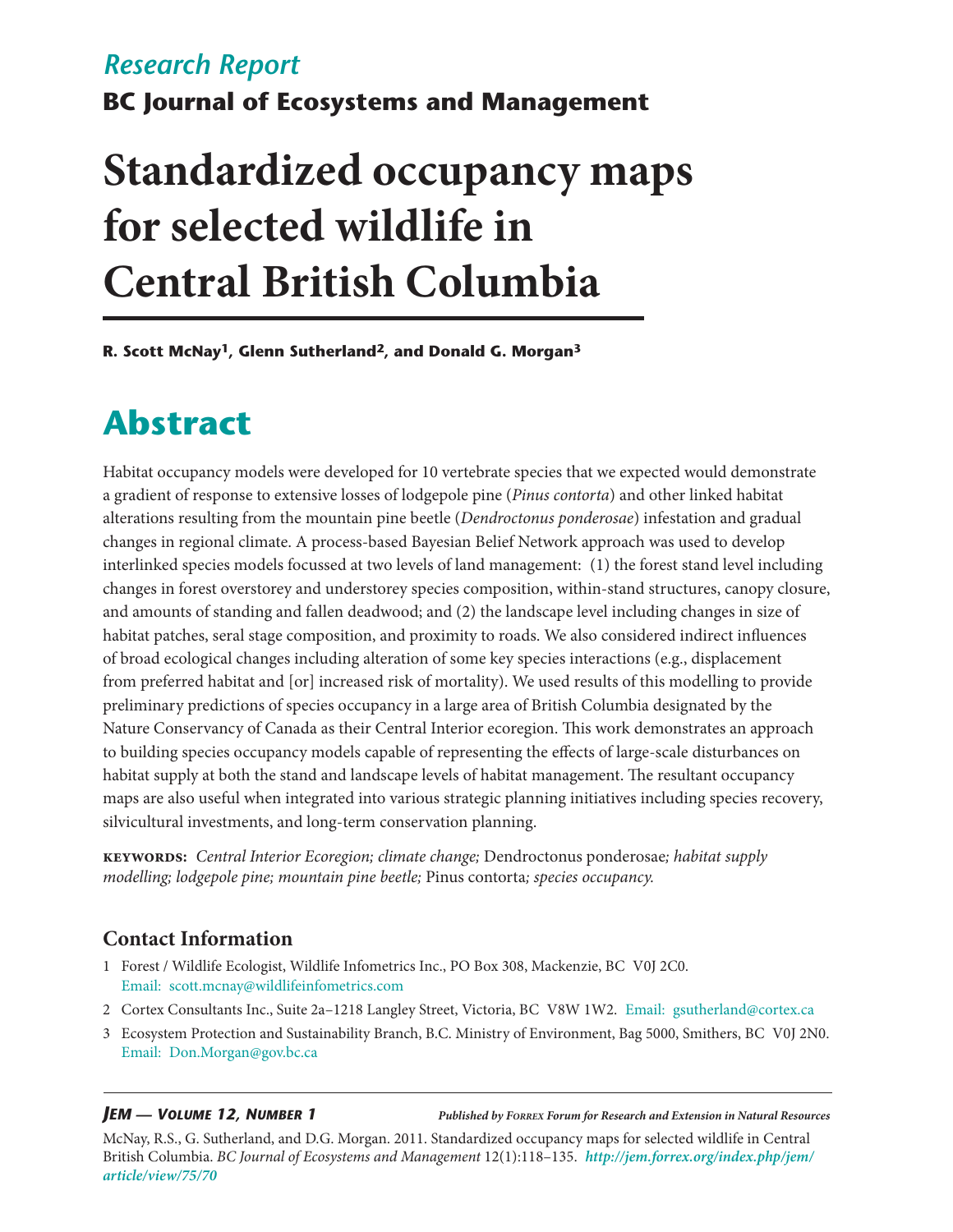# **Introduction**

France wenthough infrequent but large-scale insect<br>outbreaks are a natural phenomenon, the<br>recent infestation of mountain pine beetle<br>(*Dendroctonus ponderosae*) in British Columbia wil outbreaks are a natural phenomenon, the recent infestation of mountain pine beetle (*Dendroctonus ponderosae*) in British Columbia will undoubtedly have widespread and significant effects on wildlife (Bunnell et al. 2004) at a time when other ecological stressors (e.g., changes in climate regimes) are also occurring. With over 35% of the area of the Nature Conservancy of Canada's Central Interior ecoregion dominated by lodgepole pine (*Pinus contorta*), this infestation and its effect on wildlife ought to be a key factor in planning the conservation of biodiversity in the region. Chan-McLeod and Bunnell (2004) estimated that 195 vertebrate species may be affected by the outbreak and (or) the associated management intended to control or mitigate the beetle-mediated effects. Beetle-induced mortality of trees and the resultant timber-salvaging activities cause widespread changes in forest overstorey, understorey, and deadwood composition and structure (Eng et al. 2006) and therefore the ecological and physical characteristics of habitats available to wildlife. Wildlife also are experiencing chronic alterations of local and regional ecology attributed to changes in global climate (Pojar 2010; e.g., snowpack depths, timing of snowmelt in spring, availability of standing water in summer). Together, the mountain pine beetle and climate change are establishing unprecedented dynamics in the temporal supply and spatial locations of habitat elements where many wildlife species seek critical life requisites such as resources for foraging and reproduction. Potential long-term consequences for wildlife populations could include

- • degradation of remaining habitat below the quality and configurations needed to sustain populations;
- altered community structure through shifts in ranges of other species, causing potential food-web shifts and altered predator prey interactions; and
- • changes in dispersal opportunities resulting in altered gene flows and potential failures to access or re-occupy parts of species ranges (Pojar 2010).

These anticipated and widespread effects will challenge resource managers throughout British Columbia and elsewhere but especially in the Central Interior where beetle-induced tree mortality has had both intensive and extensive impacts on landscapes, stand structures, and ecological functions (see Eng et al. 2006).

*Our overall goal was to develop habitat occupancy models for several vertebrate species on which to base studies of the potential effects on wildlife resulting from the broad changes in habitat characteristics expected from climate change-mediated disturbances as exemplified by the mountain pine beetle outbreak.* 

Strategic and widespread changes in natural resource use policy may be needed as a result of these fundamental ecological changes; however, what is the range of potential management interventions and how should policy change? Should the way in which we plan for the conservation of biodiversity be amended? Assessing consequences of large-scale ecological changes on biodiversity is a multi-faceted problem, requiring consideration of factors determining vulnerability, sensitivity, and adaptive capacity within and among species and ecological communities (Dawson et al. 2011). Importantly, we need to determine which species, habitats, and ecosystems will be most vulnerable, exactly what aspects of their ecological and evolutionary biology determine this vulnerability, and what we can do about managing this vulnerability and minimizing the realized impacts on biodiversity (Williams et al. 2008).

In this study, our overall goal was to develop habitat occupancy models for several vertebrate species on which to base studies of the potential effects on wildlife resulting from the broad changes in habitat characteristics expected from climate change-mediated disturbances as exemplified by the mountain pine beetle outbreak. Estimating the likely habitat occupancy by wildlife species over the foreseeable future (e.g., 10–80 years) could lead to more informed management decisions. Such decisions include the choice of methods used to recover populations of species at risk, the mitigation of beetle infestation impacts through silviculture investments, the establishment of robust conservation designs, and the assessment of the cumulative effects of ecological dynamics and resource development. The work fits well with the objectives of Central Interior Ecoregional Assessment led by Nature Conservancy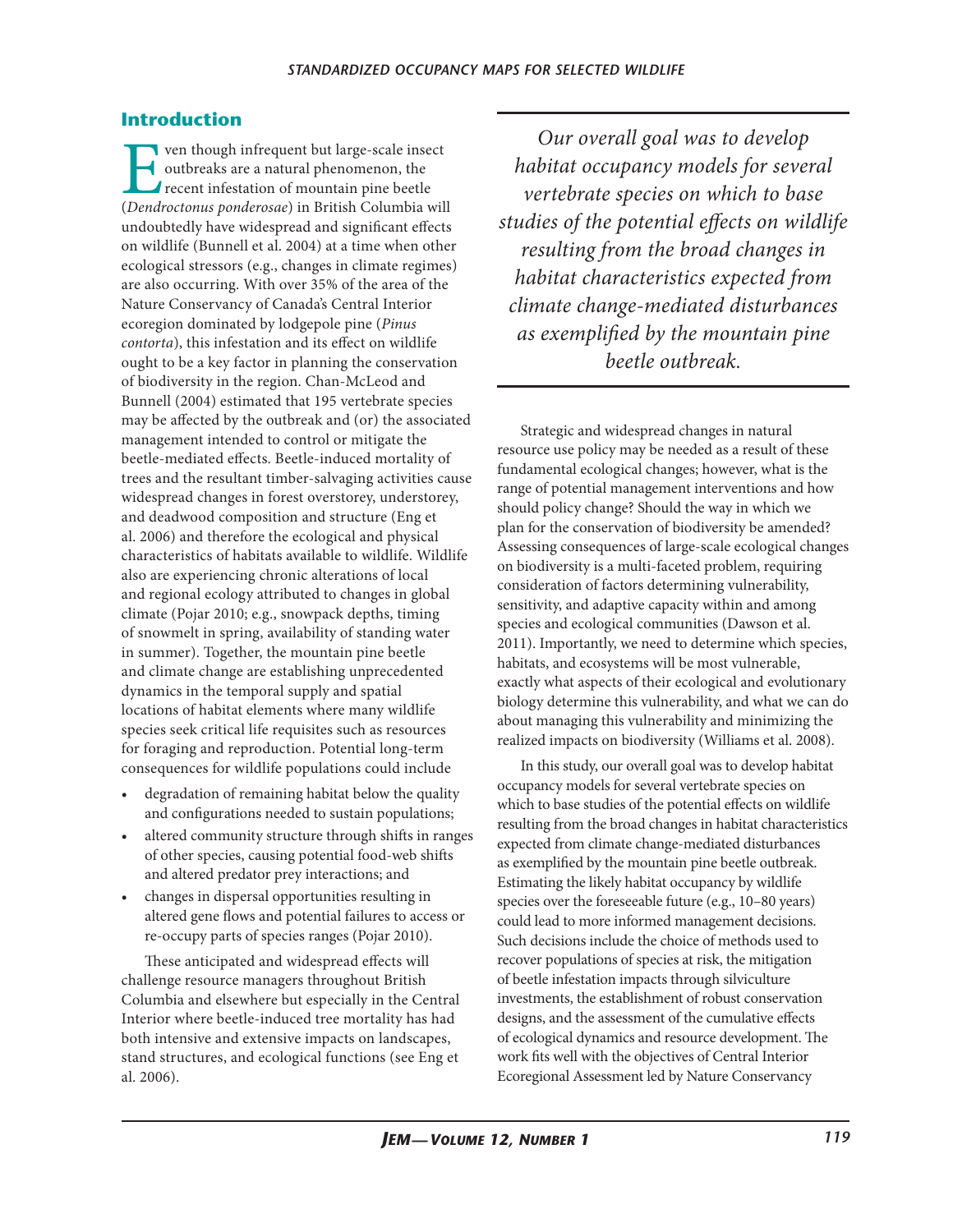of Canada and its partner organizations (Iachetti 2008; Nature Conservancy of Canada 2010). We worked with the assessment project team to ensure our species occupancy models would aid their conservation planning efforts in this region as well as elsewhere.

Specifically, our objectives were threefold:

- 1. to identify the key ecological linkages between habitat attributes affected by the mountain pine beetle and the life requisites needed by a broad range of vertebrate species of management concern;
- 2. to develop a common ecological process-based modelling framework for projecting habitat occupancy by these species in response to expected changes in habitat supply; and
- 3. to compare current and future occupancy patterns for these species, an indicator of potential biodiversity shifts, to inform regional strategic management planning.

In this research report, we focus on the first two of these objectives.

### **Study area**

The Nature Conservancy of Canada's Central Interior ecoregion is a geographically distinct assemblage of natural communities extending over 25.7 million ha in the Sub-Boreal Interior and Central Interior ecoprovinces of British Columbia. The region consists largely of interior plateaus (Chilcotin, Nechako, and McGregor) that integrate with the mountain ranges of the Chilcotin, Bulkley, Tahtsa, Hart, Omineca, and Skeena areas. Major rivers are those of the Skeena, Dean, Nass, and the headwaters of the Fraser. Within the rain shadow of the Coast Mountains, the area generally has cold winters and hot summers typical of continental climates. About 35% of the forested land base consists of lodgepole pine stands, a tree species subject to frequent natural disturbances and the primary host for the recent outbreak of the mountain pine beetle. About 10% of the ecoregion is within protected areas and parks—Ts'yl-os, Itcha Ilgachuz, Entiako, Big Creek, and Tweedsmuir.

# **Methods**

#### **Choice of target species**

We used recent scientific literature sources to compile a list of 32 species considered as most likely affected by the mountain pine beetle infestation in the province. We then scored each of the listed species using criteria that would reveal relative ranks of priority for including the

species in our modelling. The criteria used were species conservation status, spatial distribution, habitat use, key ecosystem function, stakeholder interest, and perceived beetle-based threat to the species habitat needs (McNay et al. 2008). The list of candidate species was discussed with the Conservancy to ensure consistency between the species selected for habitat modelling and the subset of species selected by their Terrestrial Animals and Freshwater teams for the Central Interior assessment. Many of the criteria we used were similar to those used by the Nature Conservancy of Canada (e.g., for terrestrial animal species, see Horn 2011:54–71; for freshwater species, see Howard and Carver 2011:72–87).

The species conservation status was determined by its rank with the Council on the Status of Endangered Wildlife in Canada and the British Columbia Conservation Data Centre. Spatial distribution was defined as a coarse resolution (e.g., 1:250 000 scale) binary ("yes" or "no") status condition of overlap between the species and the beetle outbreak area and included areas forecast to become infested by the mountain pine beetle in the future. Habitat use was also defined as a coarse resolution binary statement of the species' requirement for forested areas dominated by lodgepole pine. The key ecosystem function designation is based on Bruce Marcot's definition of the general type of relationship between a species and its environment (Marcot and Vander Heyden 2001; see also *<http://www.spiritone.com:80/~brucem/kef1.htm>*). Stakeholder interest was defined as a coarse resolution binary statement of the species having been previously noted as a management concern by stakeholders. The perception of beetle-based threats to the species was a general criterion under which we reviewed the nature of the potential threats from an outbreak. We ranked the 32 species by scoring each criterion with an overall weight and then scored each stratum under the criterion as a percentage of that weight.

### **Choice of the modelling approach**

The focus of our work was to develop a tool that would assist the management decision-making process rather than as a tool for predicting ecological consequences (Bunnell 1989). Further, we considered that our application involved significant uncertainty in projected habitat patterns and that many ecological relationships related to the effects of habitat alterations of this magnitude were not presently well documented. It was primarily for these reasons that we chose to base the modelling on a functionally explicit (i.e., mechanistic),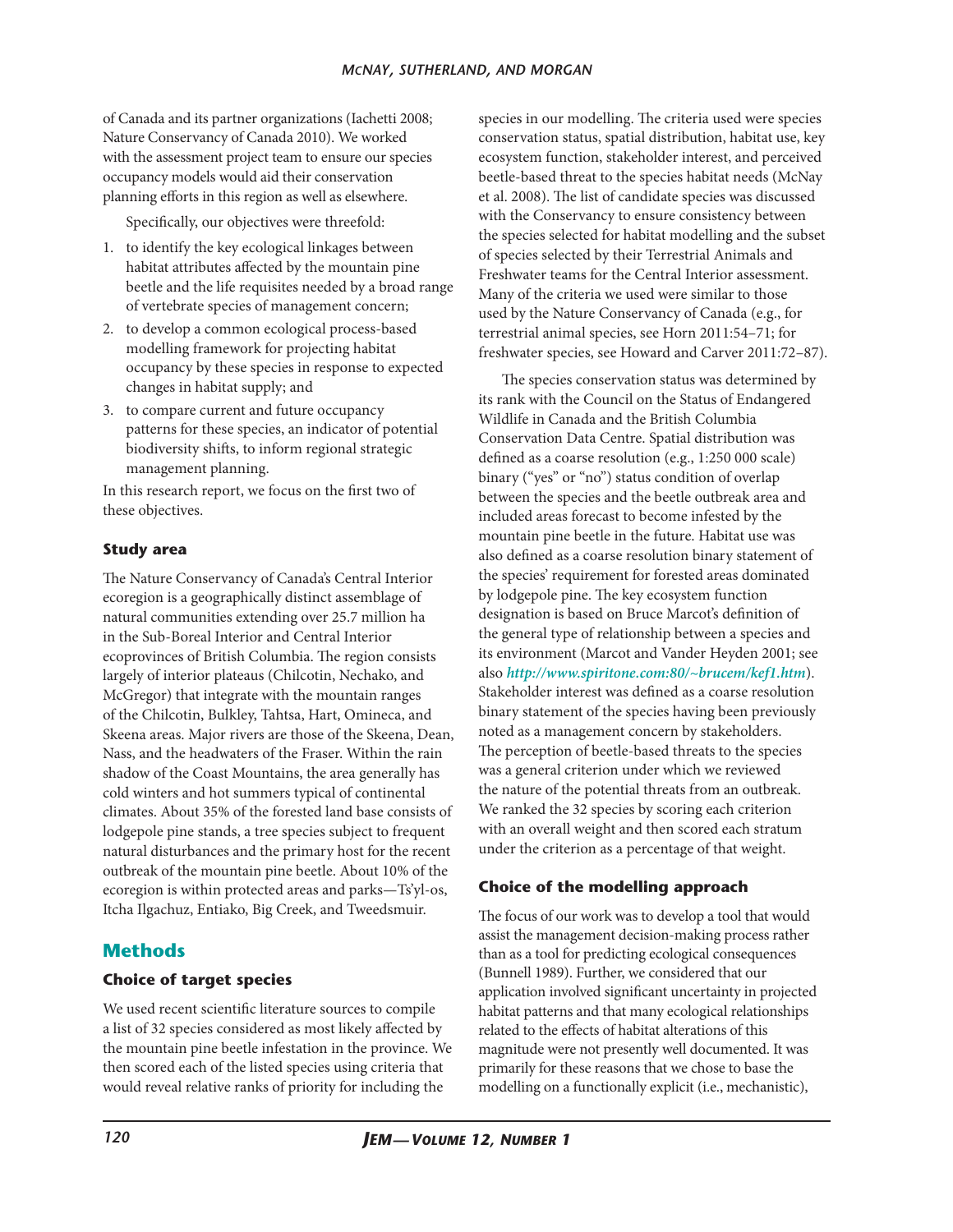deductive, Bayesian platform (i.e., Bayesian Belief Networks, or BBNs) that operated on spatial data from a time series of simulated landscape changes. In general, BBNs consist of nodes and linkages, where nodes represent environmental correlates, disturbance factors, population factors, and species response indicators and states (see Marcot et al. 2006 for more detailed descriptions of terms and components of BBNs). Note that a primarily deductive modelling approach, such as we used here, is usually process based. The approach uses theory and conceptual ideas to define locations that are used by wildlife based on the relationship of environmental variables present at a site and the known (or assumed) life requisites of a species.

All nodes (factors) in a BBN are linked by probabilities, and the likelihood of each outcome is calculated as weighted posterior probabilities based on the modelled influence of all the antecedent (input) factors. Input nodes (e.g., the topographic and environmental prediction variables) contain marginal ("prior") probabilities of their states determined from existing conditions, intermediate nodes (e.g., describing attributes of each species' habitat) contain tables of conditional probabilities based on empirical studies and (or) expert judgement, and output nodes (species occurrence probabilities) are calculated as posterior probabilities.

We selected this approach on the basis of the following methodological considerations.

- Algorithm structure: Although correlative models could have sufficed for our purpose, we chose to construct models representing mechanistic ecological functions to provide a basis for subsequently asking questions about the potential effects of the beetle outbreak, the implications of climate change, and the inherent ecological interactions brought on by these two dynamic forces.
- **Ecological complexity:** We considered retention of ecological complexity to be important and therefore the availability of model reduction routines (i.e., sensitivity analyses) to also be important.
- Treatment of time: We designed the model platform to support the use of disturbance simulators as an enabling foundation for forecasting comparative scenarios of beetle attack, climate change, and management.
- Spatial and temporal resolution: We chose a grid size spatial resolution of 1 ha more or less arbitrarily. We varied the temporal resolution through the simulated scenarios—initial time steps were annual,

whereas the time step was expanded to decadal later in the forecasts when less resolution was necessary.

- **Type of reasoning used:** We considered that deductive models would best suit our needs because our goals were focussed on existing researches, and thus supported explanations for particular environmental interactions.
- **Statistical foundation:** Bayesian methods were selected because: (1) they can offer practical guidance in situations where the hypotheses are not based solely on mechanistic or statistical models (e.g., physical properties of systems); and (2) the probabilities can be used in a relative sense (i.e., the relative evidence that alternative hypotheses are supported by the observations).
- **Outputs:** Most models produce an output that is related to (or can be interpreted as representing) the suitability of a site to meet the needs of a species. Suitability is typically a static picture presented for a specific time step. Evaluating the capability of a site involves the assessment of the potential for providing life requisites irrespective of limitations on the supply of resources. In other words, it is a depiction of habitat quality under optimal conditions that is independent of time or other non-site functional elements (i.e., displacement or mortality). Although we did model capability, our modelling goal was mostly focussed on characterizing the changing suitability of sites at varying time steps, as this is a relevant indicator for assessing effects on biodiversity.
- Type of result: Models can be either deterministic or stochastic in nature (and frequently the same model can be operated in either mode). Given uncertainties associated with the beetle outbreak, we believe spatial resultants obtained from a stochastic model better facilitate investigations of potential ecological outcomes resulting from this outbreak.

#### **Species occupancy and the supply of life requisites**

The modelling procedures largely followed those used by the Conservancy's internal project.<sup>1</sup> Software used to implement the modelling included ArcMap® (Environmental Systems Research Institute, Redlands, Calif.), Netica™ (Norsys Software Corp., Vancouver, B.C.), and MS Access® (Microsoft Corp., Redmond, Wash.). Data inputs (and their sources) used to characterize condition of habitat are displayed in Table 1.

<sup>1</sup> Sutherland, G. and R.S. McNay. 2008. Predicting species occurrences in response to large-scale disturbances. B.C. Ministry of Forests and Range, Victoria, B.C. Internal report.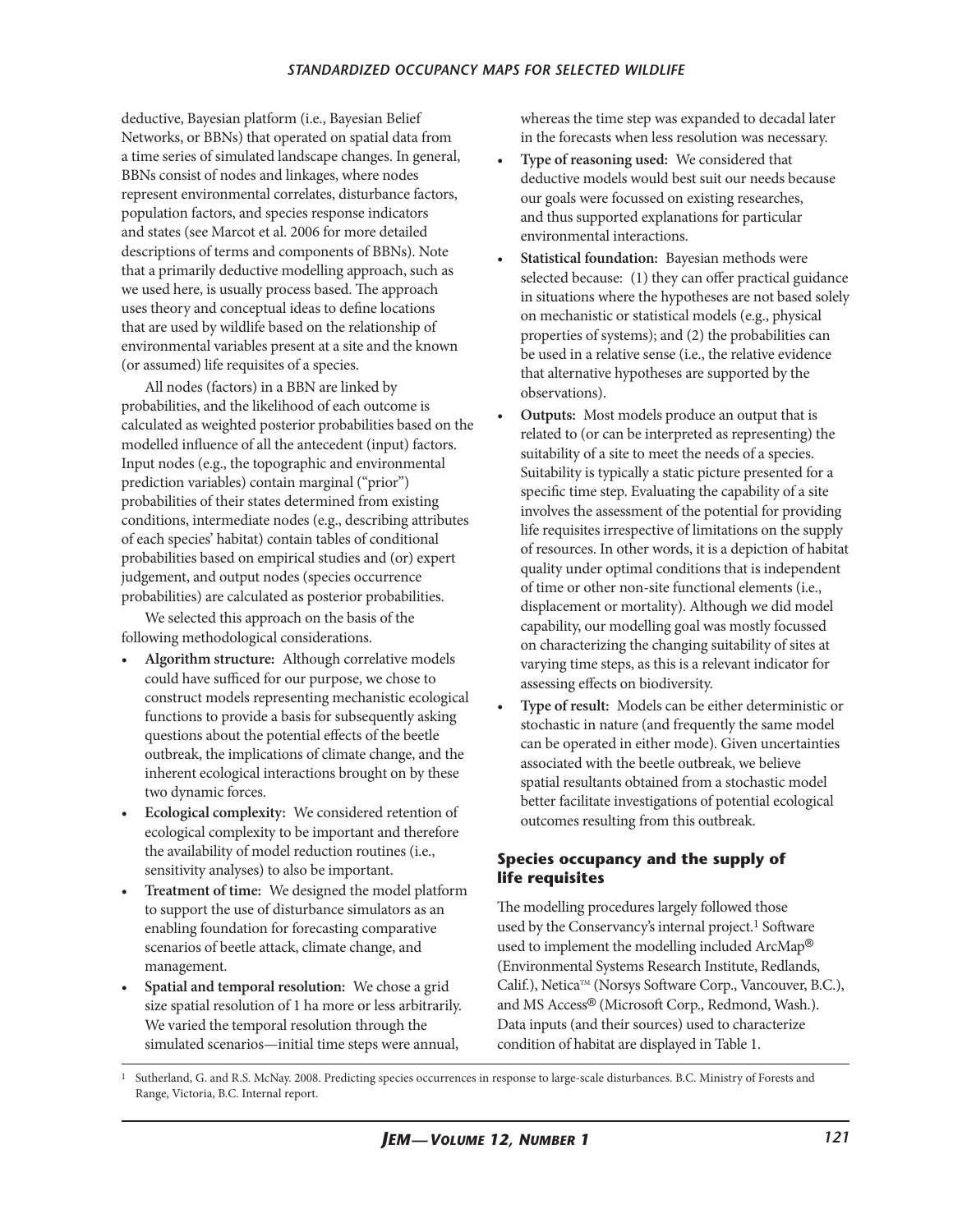#### *mcnay, sutherland, and morgan*

|  | TABLE 1. A list of data inputs used in Bayesian Belief Networks to model the potential effects of mountain pine beetle |  |  |  |  |
|--|------------------------------------------------------------------------------------------------------------------------|--|--|--|--|
|  | and climate change on selected wildlife in central British Columbia                                                    |  |  |  |  |

| Data input                                            | Description                                                                                 | Data source <sup>a</sup> |  |  |  |  |
|-------------------------------------------------------|---------------------------------------------------------------------------------------------|--------------------------|--|--|--|--|
| Stand age for leading species                         | Projected age of the stand at each time step                                                | <b>TSR</b>               |  |  |  |  |
| Stand height for leading species                      | Projected height of the stand at each time step                                             | TSR                      |  |  |  |  |
| Species type for leading/<br>secondary species        | Species code for tree species                                                               | <b>VRI</b>               |  |  |  |  |
| Species composition for leading/<br>secondary species | Percentage of each species in each stand                                                    | <b>VRI</b>               |  |  |  |  |
| Disturbance history                                   | Year and type of last disturbance                                                           | VRI, TSR, BCMPB          |  |  |  |  |
| Inventory type group                                  | Tree species composition                                                                    | <b>VRI</b>               |  |  |  |  |
| Site index                                            | Measure of tree height at 50 years of age                                                   | <b>VRI</b>               |  |  |  |  |
| Site class 5 m                                        | Calculated from site index values                                                           | <b>VRI</b>               |  |  |  |  |
| Non-forest descriptor                                 | Indicates a forest polygon is potentially productive for supporting<br>commercial forests   | <b>VRI</b>               |  |  |  |  |
| Non-productive code                                   | Coded value identifying non-productive areas                                                | <b>VRI</b>               |  |  |  |  |
| Non-productive descriptor                             | Descriptor of non-productive areas                                                          | <b>VRI</b>               |  |  |  |  |
| Cumulative kill %                                     | Cumulative mortality of pine 2009-2026                                                      | <b>BCMPB</b>             |  |  |  |  |
| Mountain pine beetle—age since death                  | Calculated age of pine since death                                                          | VRI, BCMPB               |  |  |  |  |
| Number of large trees                                 | Number of trees > 25 cm dbh                                                                 | SS                       |  |  |  |  |
| Number of small trees                                 | Number of trees 11–25 cm dbh                                                                | SS                       |  |  |  |  |
| Number of tiny trees                                  | Number of trees < 10 cm dbh                                                                 | SS                       |  |  |  |  |
| Remnant ages                                          | Age for a part of the stand not killed by mountain pine beetle                              | TSR, VRI, BCMPB          |  |  |  |  |
| Aspect                                                | Aspect of a slope in degrees                                                                | <b>DEM</b>               |  |  |  |  |
| Slope                                                 | Landscape slope in degrees                                                                  | <b>DEM</b>               |  |  |  |  |
| Elevation                                             | Elevation in metres above sea level                                                         | <b>DEM</b>               |  |  |  |  |
| Topographic curvature                                 | Upward or downward curvature of landscape                                                   | <b>DEM</b>               |  |  |  |  |
| Solar radiation                                       | Summer and winter solar radiation inputs as influenced by<br>topography, latitude, and date | <b>DEM</b>               |  |  |  |  |
| Moisture regime                                       | Moisture regime                                                                             | <b>PEM</b>               |  |  |  |  |
| Roughness                                             | Terrain ruggedness                                                                          | <b>DEM</b>               |  |  |  |  |
| Ice and bare areas                                    | Non-vegetated surfaces                                                                      | <b>BTM</b>               |  |  |  |  |
| Proximity to First Nations                            | Proximity to First Nations communities                                                      | <b>BTM</b>               |  |  |  |  |
| Proximity to human                                    | Proximity to other human communities                                                        | <b>BTM</b>               |  |  |  |  |
| Winter precipitation                                  | Precipitation sum December-February                                                         | <b>PRISM</b>             |  |  |  |  |
| <b>FHV</b>                                            | Fisher Habitat Value                                                                        | <b>WHR</b>               |  |  |  |  |
| <b>BBHV</b>                                           | Black Bear Habitat Value                                                                    | <b>WHR</b>               |  |  |  |  |
| <b>LHV</b>                                            | Lynx Habitat Value                                                                          | <b>WHR</b>               |  |  |  |  |
| <b>WHV</b>                                            | Wolverine Habitat Value                                                                     | WHR                      |  |  |  |  |
| Biogeoclimatic variant                                | Biogeoclimatic variant classification                                                       | <b>BEC</b>               |  |  |  |  |
| <b>PTR</b>                                            | Proximity to roads                                                                          | TSR, QR                  |  |  |  |  |
| SiteMC_S1                                             | Biogeoclimatic site class                                                                   | TEM/PEM                  |  |  |  |  |

a TSR refers to Timber Supply Review data (*<http://www.for.gov.bc.ca/hts/tsr.htm>*); VRI refers to British Columbia Vegetation Resources Inventory program (*<http://www.for.gov.bc.ca/hts/vri/>*); BCMPB refers to data from the annual aerial overview survey of forested land affected by the mountain pine beetle (*<http://www.for.gov.bc.ca/hfp/health/overview/overview.htm>*); SS refers to a data set of stand structure built for the Quesnel Timber Supply area (*[http://www.tesera.com/index.php/forest-resource-planning-projects/100-quesnel-forest-inventory-imputation](http://www.tesera.com/index.php/forest-resource-planning-projects/100-quesnel-forest-inventory-imputation-of-stand-structure-attributes) [-of-stand-structure-attributes](http://www.tesera.com/index.php/forest-resource-planning-projects/100-quesnel-forest-inventory-imputation-of-stand-structure-attributes)*); DEM refers to a digital elevation model from the British Columbia Terrain Resource Information Management program (*<http://archive.ilmb.gov.bc.ca/crgb/products/>*); PEM refers to predictive ecosystem mapping (*<http://www.env.gov.bc.ca/ecology/tem/>*); BTM refers the Baseline Thematic Mapping program (*<http://archive.ilmb.gov.bc.ca/crgb/products/>*); PRISM refers to Oregon State University's PRISM Group precipitation modelling (*<http://www.prism.oregonstate.edu/>*); WHR refers to Wildlife Habitat Ratings (*[http://www.env.gov](http://www.env.gov.bc.ca/wildlife/whr/) [.bc.ca/wildlife/whr/](http://www.env.gov.bc.ca/wildlife/whr/)*); QR refers to a spatial layer of roads within the Quesnel Timber Supply Area (data received from the Quesnel Mitigation Committee); BEC refers to a spatial coverage of the biogeoclimatic ecosystem classification system for British Columbia (*[http://www.for.gov](http://www.for.gov.bc.ca/hre/becweb/) [.bc.ca/hre/becweb/](http://www.for.gov.bc.ca/hre/becweb/)*).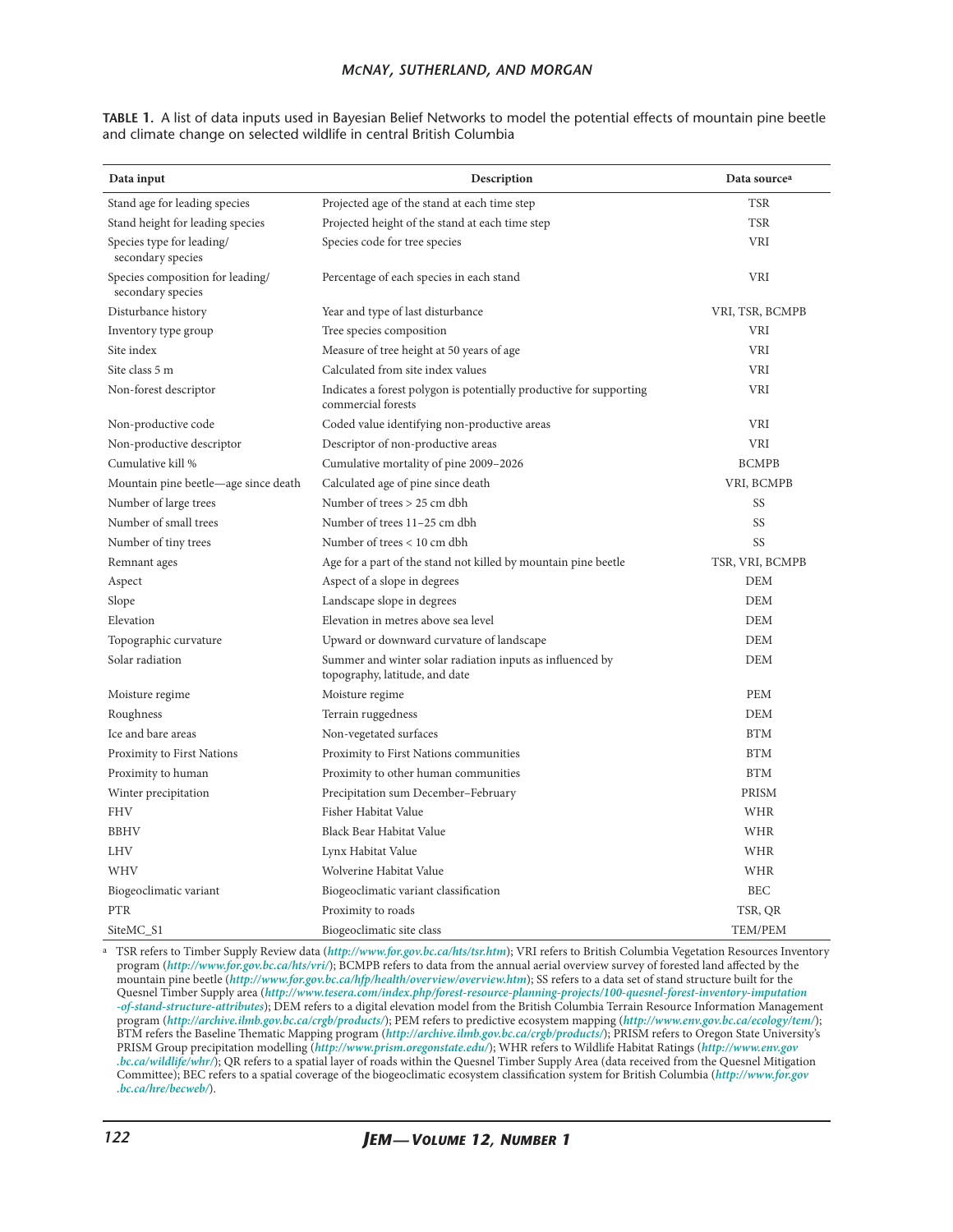We applied the BBNs to two management scenarios:

- 1. a Timber Supply Review simulation (B.C. Ministry of Forests and Range 2010) that included salvage of beetle-killed timber; and
- 2. a hypothetical landscape free of human influence but subject to disturbance by natural wildfire events.

We created this latter hypothetical situation by removing all human constructs from our model inputs (e.g., roads, communities, mines, etc.). Then, using the Spatially Explicit Landscape Event Simulator (Fall and Fall 2001), we aged the landscape by 400 years allowing only fires to disturb the landscape. This generated a random, mixed-age snapshot of the study area, where all evidence of forest harvest had been removed through growth and wildfire. As this simulator is a stochastic spatial model, the results of a natural disturbance simulation are never the same twice. Therefore, to allow for a statistical assessment of the stochastic properties, we ran five replicates of the natural disturbance scenario to create a hypothetical range of natural disturbance results.

Application of the BBN models occurred in a specific chronological order according to the need for spatial analyses or use of output in subsequent BBNs (e.g., outputs from one or more species models [important prey species] were required as inputs to other species' models [predators]). Accordingly, a sequence of six model runs, which were based on the chronological order of BBNs, was required to complete the analysis. The resultant of these BBN applications was then used to produce small- and large-scale habitat maps by first classifying the expected occupancy value in ArcMap. These same classes were used with SAS® (Statistical Analysis System, Cary, N.C.) to summarize the amount of area in each class for each species in each modelled scenario. The data summary was exported to MS Excel® (Microsoft Corp., Redmond, Wash.), in which graphs were made to reveal the percent change in habitat for each species through time using current conditions (as of 2009) as the basis to determine relative changes. We also calculated the mean and standard deviation of the amount of area that occurred in each habitat class for each species across the five simulations of natural disturbance using a standard normal statistical approach available in SAS.

#### **Results**

#### **Choice of species**

Four wildlife species—grizzly (*Ursus arctos*), caribou (*Rangifer tarandus*), wolverine (*Gulo gulo*), and fisher (*Martes pennanti*)—were ranked as highest priority for modelling by our methods (Table 2). Although these particular species range widely throughout the province and hence overlap with the beetle-affected area, their particular life-history characteristics flag them as sensitive species and therefore they were expected to respond negatively to increased fragmentation brought on by management responses to the beetle outbreak. Six other vertebrate species were ranked highly as research and mapping priorities and were expected to range widely in their response to the beetle infestation and climate change: Spruce Grouse (*Falcipennis canadensis*), marten (*Martes americana*), Lewis's Woodpecker (*Melanerpes lewis*), red squirrel (*Tamiasciurus hudsonicus*), badger (*Taxidea taxus*), and ermine (*Mustela erminea*).

#### **Species occupancy**

The probability of occurrence<sup>2</sup> for any particular species of wildlife can be conceptually generalized as the accumulation of life requisites that are regulated by the state of environmental attributes governing their availability (Figure 1). For example, caribou are known to require forage, cover from thermal extremes (in theory at least), minimal risk of mortality, and minimal energetic cost while optimizing, or at least satisfying, all life requisites. A unique environmental attribute that apparently reduces risk of mortality for caribou in predator-regulated situations is a landscape condition that includes large, contiguous tracts of range.

Large amounts of habitat allow caribou to occur at low density and this rareness is considered to limit interaction with predators (Bergerud 1992). Provided that the environmental attributes that affect life requisites are favourable, forage on a site is considered useful to caribou and, in conditions of low potential for mortality, caribou have an opportunity to remain healthy and to proliferate. This general conceptual model can be used to help identify stressors that cause changes in influential environmental attributes and particularly in those that may limit (i.e., imply a "threshold") and [or] regulate (i.e., imply a "systemic feedback") caribou populations.

<sup>&</sup>lt;sup>2</sup> "Occurrence" is defined by Master et al. (2009) as an area of land and [or] water in which a species or ecosystem is (or was) present. In this case, our intention is to describe the probability of making such an observation.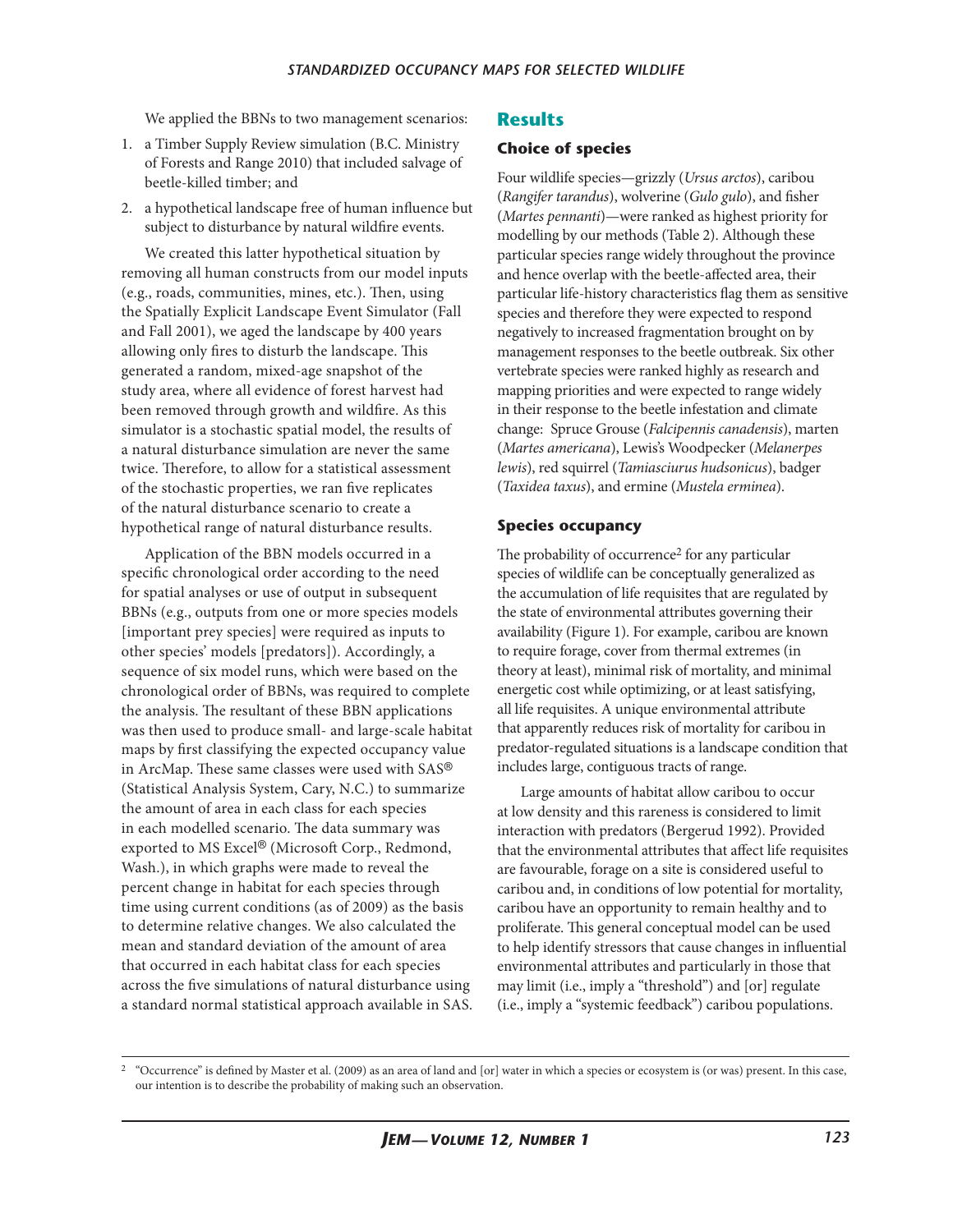|                |                          | <b>Status</b>    |                | Stakeholder <sup>a</sup> |                |                                                                                               |                  |                  | Threat <sup>b</sup> |                |                           |                |                |                |                |                |                  |                                                           |
|----------------|--------------------------|------------------|----------------|--------------------------|----------------|-----------------------------------------------------------------------------------------------|------------------|------------------|---------------------|----------------|---------------------------|----------------|----------------|----------------|----------------|----------------|------------------|-----------------------------------------------------------|
| Rank           | Species                  | CDC <sup>c</sup> |                |                          |                | $COSEWIC^d$ MOE <sup>e</sup> NCC <sup>f</sup> Distribution <sup>8</sup> function <sup>h</sup> | Key<br>ecosystem | Habitat<br>pinei | Large<br>trees      | Dead<br>trees  | Coarse<br>woody<br>debris |                |                |                |                |                |                  | Shrubs Canopy Deciduous Continuity Roads Wetlands UWR/WHA |
|                | Scores <sup>k</sup>      | 13               | $\overline{4}$ | 3                        | 3              | 5                                                                                             | 15               | 17               | 3                   | 6              | 6                         | 2              | 6              | $\mathbf{3}$   | $\mathbf{3}$   | $\overline{4}$ | 3                | $\overline{4}$                                            |
| -1             | Fisher                   |                  | $\Omega$       | 1                        |                | 7                                                                                             | 3                | $\overline{2}$   |                     |                | $\mathbf{1}$              | $\mathbf{1}$   | $\overline{1}$ | 1              |                |                | $\mathbf{0}$     | $\Omega$                                                  |
| 2              | Grizzly                  | $\overline{2}$   | 3              | 1                        |                | 9                                                                                             | 3                | $\overline{2}$   | $\bf{0}$            | 2              | 1                         | $\mathbf{1}$   | $\overline{2}$ | $\mathbf{0}$   |                |                | $\overline{2}$   |                                                           |
| 3              | Caribou                  | $\overline{c}$   | $\overline{2}$ |                          |                | 5                                                                                             |                  |                  |                     | $\theta$       | $\mathbf{0}$              |                |                | $\Omega$       |                |                | $\theta$         |                                                           |
| $\overline{4}$ | Wolverine                | $\overline{c}$   | 3              |                          |                | 7                                                                                             | 3                | $\overline{2}$   | $\overline{2}$      | $\overline{2}$ | 1                         | $\overline{2}$ | 2              | $\overline{2}$ |                |                | $\mathbf{0}$     | $\Omega$                                                  |
| -5             | Spruce Grouse            | 3                | $\Omega$       |                          | $\theta$       | 9                                                                                             | 2                |                  | $\overline{2}$      | $\theta$       | $\overline{2}$            |                |                | $\Omega$       | $\Omega$       | $\Omega$       | $\mathbf{0}$     | $\Omega$                                                  |
| 6              | Marten                   | 3                | $\Omega$       | $\mathbf{1}$             |                | 9                                                                                             | $\overline{2}$   | $\overline{2}$   | $\overline{2}$      | $\theta$       | $\overline{2}$            | $\mathbf{0}$   |                | 2              |                | $\Omega$       | $\mathbf{0}$     | $\Omega$                                                  |
| 7              | Lewis's Woodpecker       |                  | 3              | $\overline{0}$           | $\mathbf{0}$   |                                                                                               | $\overline{2}$   | $\overline{2}$   | $\overline{2}$      |                | $\overline{2}$            | $\mathbf{1}$   |                | $\overline{c}$ | $\theta$       | $\Omega$       | $\mathbf{0}$     | $\Omega$                                                  |
| 8              | Red squirrel             | 3                | $\Omega$       | 1                        | $\mathbf{0}$   | 9                                                                                             | $\overline{2}$   | $\overline{2}$   | $\overline{2}$      |                | $\overline{2}$            | $\mathbf{0}$   | $\overline{2}$ | $\Omega$       | $\overline{c}$ | $\Omega$       | $\boldsymbol{0}$ | $\Omega$                                                  |
| 9              | Badger                   |                  |                | $\overline{0}$           |                | 1                                                                                             | $\overline{c}$   | $\overline{2}$   | $\mathbf{0}$        | $\theta$       | $\mathbf{0}$              | $\theta$       | $\mathbf{0}$   | $\Omega$       |                |                | $\mathbf{0}$     | $\Omega$                                                  |
| 10             | Ermine                   | 3                | $\Omega$       | 1                        | $\mathbf{0}$   | 9                                                                                             | $\overline{2}$   | $\overline{2}$   | $\overline{2}$      | $\overline{2}$ | $\overline{2}$            | $\mathbf{0}$   | $\mathbf{0}$   | $\Omega$       | $\overline{2}$ | $\Omega$       | $\mathbf{0}$     | $\Omega$                                                  |
| 11             | Mule deer                | 3                | $\Omega$       | $\theta$                 |                | 8                                                                                             | $\overline{2}$   | $\overline{2}$   | $\overline{2}$      | $\mathbf{0}$   | $\mathbf{0}$              | $\overline{2}$ | $\overline{1}$ | $\Omega$       | $\Omega$       | $\Omega$       | $\Omega$         |                                                           |
| 12             | Clark's Nutcracker       | 3                | $\Omega$       | $\theta$                 |                | 3                                                                                             |                  |                  | $\overline{2}$      | $\theta$       | $\Omega$                  | $\Omega$       | 2              | $\Omega$       | $\Omega$       | $\Omega$       | $\mathbf{0}$     | $\Omega$                                                  |
| 13             | Canada lynx              | 3                | $\Omega$       | $\overline{0}$           |                | 5                                                                                             | $\overline{2}$   |                  | $\mathbf{0}$        | $\theta$       | $\overline{2}$            | $\Omega$       | $\mathbf{0}$   | $\mathbf{0}$   | $\Omega$       | $\Omega$       | $\mathbf{0}$     | $\Omega$                                                  |
| 14             | Ruffed Grouse            | 3                | $\Omega$       |                          | $\mathbf{0}$   | 9                                                                                             | $\overline{2}$   | $\overline{2}$   | $\mathbf{0}$        | $\theta$       | $\overline{2}$            | $\overline{2}$ | $\mathbf{0}$   | $\Omega$       | $\Omega$       | $\Omega$       | $\mathbf{0}$     | $\Omega$                                                  |
| 15             | Barrow's Goldeneye       | 3                | $\Omega$       | $\Omega$                 |                | 9                                                                                             | $\overline{c}$   | $\overline{2}$   | $\mathbf{0}$        | $\theta$       | $\mathbf{0}$              | $\Omega$       | $\Omega$       | $\Omega$       | $\Omega$       | $\Omega$       | $\mathbf{1}$     | $\Omega$                                                  |
| 16             | Lesser Scaup             | 3                | $\Omega$       | $\overline{0}$           | $\mathbf{1}$   | 9                                                                                             | $\overline{2}$   | $\overline{2}$   | $\mathbf{0}$        | $\Omega$       | $\mathbf{0}$              | $\Omega$       | $\mathbf{0}$   | $\Omega$       | $\Omega$       | $\Omega$       | $\mathbf{1}$     | $\Omega$                                                  |
| 17             | Red fox                  | 3                | $\Omega$       | 1                        | $\theta$       | $\mathbf Q$                                                                                   | $\overline{c}$   | $\overline{2}$   | $\mathbf{0}$        | $\Omega$       | $\overline{2}$            | $\theta$       | $\mathbf{0}$   | $\Omega$       | $\Omega$       | $\Omega$       | $\theta$         | $\Omega$                                                  |
| 18             | Long-tailed weasel       | 3                | $\Omega$       | 1                        | $\theta$       | 5                                                                                             | $\overline{c}$   | $\overline{c}$   | $\overline{c}$      | $\overline{c}$ | $\overline{2}$            | $\Omega$       | $\overline{0}$ | $\theta$       | $\overline{2}$ | $\Omega$       | $\overline{c}$   | $\Omega$                                                  |
| 19             | Northern Goshawk         | 3                | $\Omega$       | $\theta$                 |                | 9                                                                                             | $\overline{c}$   | $\overline{2}$   | $\overline{2}$      | $\theta$       | $\boldsymbol{0}$          | $\Omega$       | $\mathbf{0}$   | $\theta$       | $\Omega$       | $\Omega$       | $\boldsymbol{0}$ | $\Omega$                                                  |
| 20             | Great Blue Heron         | $\overline{c}$   | 3              | $\theta$                 |                | $\overline{c}$                                                                                | $\overline{c}$   | $\overline{2}$   | $\overline{2}$      | $\theta$       | $\boldsymbol{0}$          | $\theta$       | $\mathbf{0}$   | $\theta$       | $\overline{c}$ | $\Omega$       | 1                | $\Omega$                                                  |
| 21             | Bighorn sheep            | $\overline{2}$   | $\Omega$       | $\mathbf{0}$             |                |                                                                                               | $\overline{2}$   | $\overline{2}$   | $\mathbf{0}$        | $\mathbf{0}$   | $\mathbf{0}$              | $\mathbf{0}$   | $\mathbf{0}$   | $\Omega$       | $\overline{2}$ | $\overline{2}$ | $\mathbf{0}$     |                                                           |
| 22             | Bobcat                   | 3                | $\Omega$       |                          | $\theta$       | 5                                                                                             | $\overline{2}$   | $\overline{2}$   | $\overline{2}$      | $\theta$       | $\overline{2}$            | $\Omega$       | 2              | $\Omega$       | $\overline{2}$ | $\theta$       | $\mathbf{0}$     | $\Omega$                                                  |
| 23             | Least weasel             | 3                | $\Omega$       |                          | $\theta$       | 7                                                                                             | $\overline{2}$   | $\overline{2}$   | $\overline{2}$      | $\theta$       | $\overline{2}$            | $\mathbf{0}$   | $\mathbf{0}$   | $\Omega$       | $\overline{c}$ | $\Omega$       | $\mathbf{0}$     | $\Omega$                                                  |
| 24             | White-tailed deer        | 3                | $\theta$       | $\mathbf{0}$             | $\mathbf{0}$   | 3                                                                                             | $\overline{2}$   | $\overline{2}$   | $\overline{2}$      | $\mathbf{0}$   | $\mathbf{0}$              | $\overline{2}$ | $\overline{1}$ | $\overline{0}$ | $\Omega$       | $\theta$       | $\mathbf{0}$     |                                                           |
| 25             | Elk                      | 3                | $\Omega$       | $\theta$                 | $\overline{0}$ | 3                                                                                             | $\overline{2}$   | $\overline{2}$   | $\overline{2}$      | $\mathbf{0}$   | $\boldsymbol{0}$          | $\overline{2}$ | $\overline{1}$ | $\Omega$       | $\Omega$       | $\theta$       | $\mathbf{0}$     |                                                           |
| 26             | Peregrine Falcon         |                  | $\overline{c}$ | $\theta$                 | $\theta$       | 1                                                                                             | $\overline{c}$   | $\overline{2}$   | $\mathbf{0}$        | $\theta$       | $\mathbf{0}$              | $\theta$       | $\mathbf{0}$   | $\Omega$       | $\Omega$       | $\Omega$       | $\mathbf{0}$     | $\theta$                                                  |
| 27             | Mountain goat            | 3                | $\Omega$       | $\overline{0}$           | $\mathbf{1}$   | 6                                                                                             | $\overline{2}$   | $\overline{2}$   | $\mathbf{0}$        | $\theta$       | $\mathbf{0}$              | $\mathbf{0}$   | $\mathbf{0}$   | $\Omega$       | $\Omega$       | $\overline{2}$ | $\mathbf{0}$     |                                                           |
| 28             | Sandhill Crane           | 2                | $\theta$       | $\overline{0}$           |                |                                                                                               | $\overline{2}$   | $\overline{2}$   | $\mathbf{0}$        | $\theta$       | 0                         | $\Omega$       | $\mathbf{0}$   | $\Omega$       |                | $\Omega$       | 1                | $\theta$                                                  |
| 29             | Moose                    | 3                | $\theta$       | $\overline{0}$           | $\mathbf{0}$   | 8                                                                                             | $\overline{2}$   | $\overline{2}$   | $\mathbf{0}$        | $\theta$       | $\mathbf{0}$              | $\Omega$       | $\mathbf{0}$   | $\Omega$       |                | $\Omega$       | $\overline{2}$   |                                                           |
| 30             | Thinhorn sheep           | 3                | $\Omega$       | $\overline{0}$           |                |                                                                                               | $\overline{2}$   | $\overline{2}$   | $\mathbf{0}$        | $\mathbf{0}$   | $\mathbf{0}$              | $\mathbf{0}$   | $\mathbf{0}$   | $\theta$       | $\Omega$       | $\theta$       | $\theta$         |                                                           |
| 31             | Sharp-tailed Grouse      | $\overline{2}$   | $\theta$       | $\mathbf{0}$             | $\theta$       | $\overline{2}$                                                                                | $\overline{2}$   | $\overline{2}$   | $\mathbf{0}$        | $\theta$       | $\boldsymbol{0}$          | $\mathbf{2}$   | $\mathbf{0}$   | $\theta$       |                | $\theta$       | $\overline{2}$   | $\theta$                                                  |
| 32             | Townsend's big-eared bat | $\overline{2}$   | $\Omega$       | $\overline{0}$           | $\theta$       | $\overline{c}$                                                                                |                  | 2                | $\theta$            | $\Omega$       | $\mathbf{0}$              | $\Omega$       | $\mathbf{0}$   | $\theta$       | $\Omega$       | $\mathbf{0}$   | $\overline{2}$   | $\theta$                                                  |

**table 2.** A ranking of priority for modelling habitat supply among species anticipated to be adversely affected by the mountain pine beetle outbreak in British Columbia. Note: The codes 1, 2, 3, and 0 are defined under the footnotes explaining each criterion: 10 000 replaces a 0 for calculation purposes.

<sup>a</sup> Species of concern listed by that stakeholder = 1, not listed = 0

 $b$  Highly dependent on component = 1, lower dependence on component = 2, component not needed = 0

 $\circ$  CDC (Conservation Data Centre) designation: red-listed = 1, blue-listed = 2, yellow-listed = 3

<sup>d</sup> COSEWIC (Council on the Status of Endangered Wildlife in Canada) designation: endangered = 1, threatened = 2, special concern = 3, not at risk = 0

<sup>e</sup> MOE (Ministry of Environment) designation: losers = 1, unaffected or winners = 0

 $f$  NCC (Nature Conservancy of Canada) designation: high priority = 1, moderate priority = 2, low priority = 3, no priority = 0

<sup>g</sup> Distribution is represented by a number between 1 and 10; the higher the number, the wider its distribution throughout the province.

<sup>h</sup> Represents number of Key Ecological Function categories: high = 3, medium = 2, low = 1

 $i$  Dependent on pine = 1, less dependent = 2

<sup>j</sup> Classified as requiring Ungulate Winter Range (UWR) or Wildlife Habitat Area (WHA) = 1, not classified as requiring UWR or WHA = 0.

k Weight of each criterion

*JEM —*

*Volume 12, N*

*um b e r 1*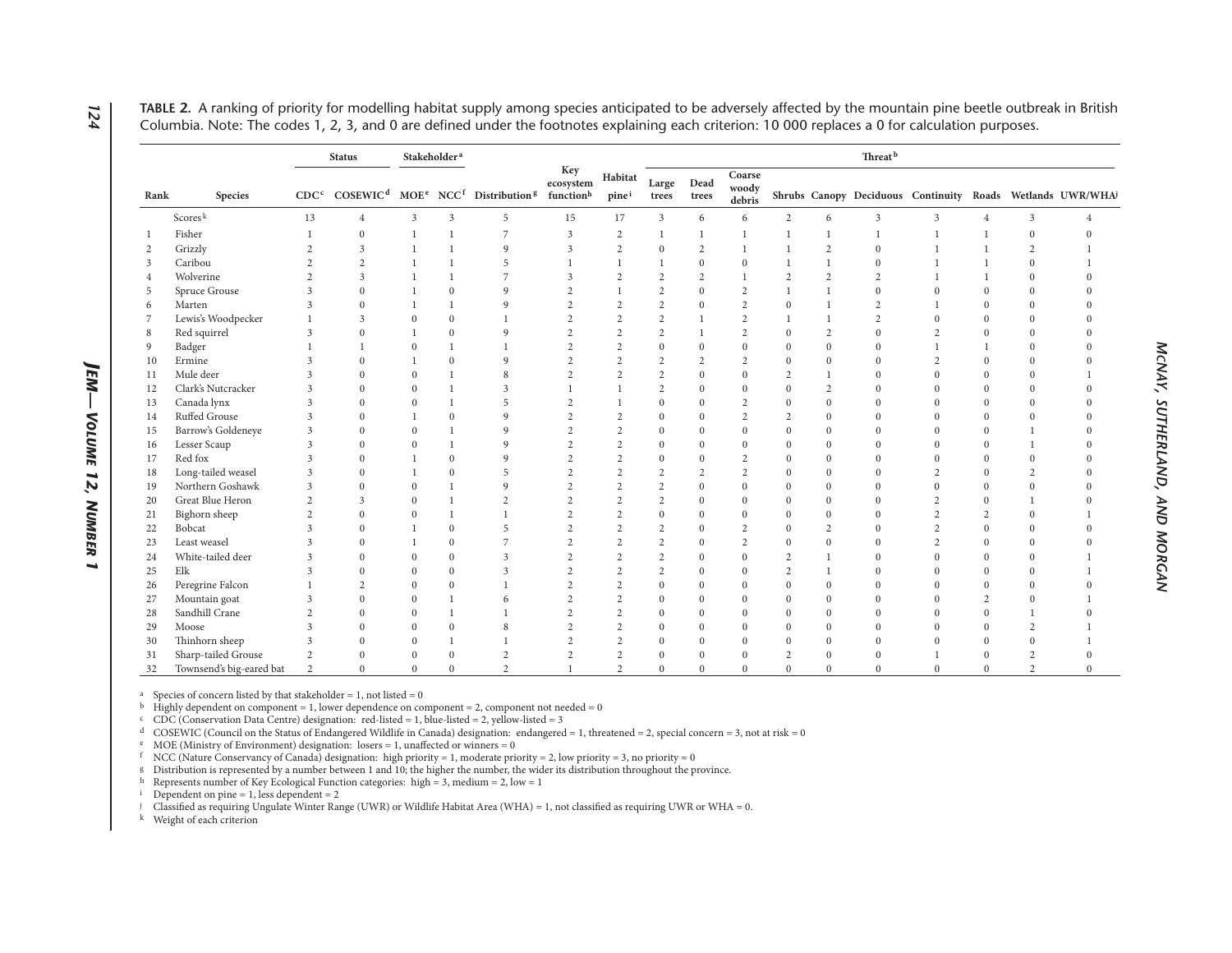

**figure 1.** A general conceptual model of the probability of occurrence for a particular species of wildlife based on life requisites (orange nodes) and the ecological factors that affect them. Ecological factors can be distinguished as manageable (blue nodes) or not (green nodes).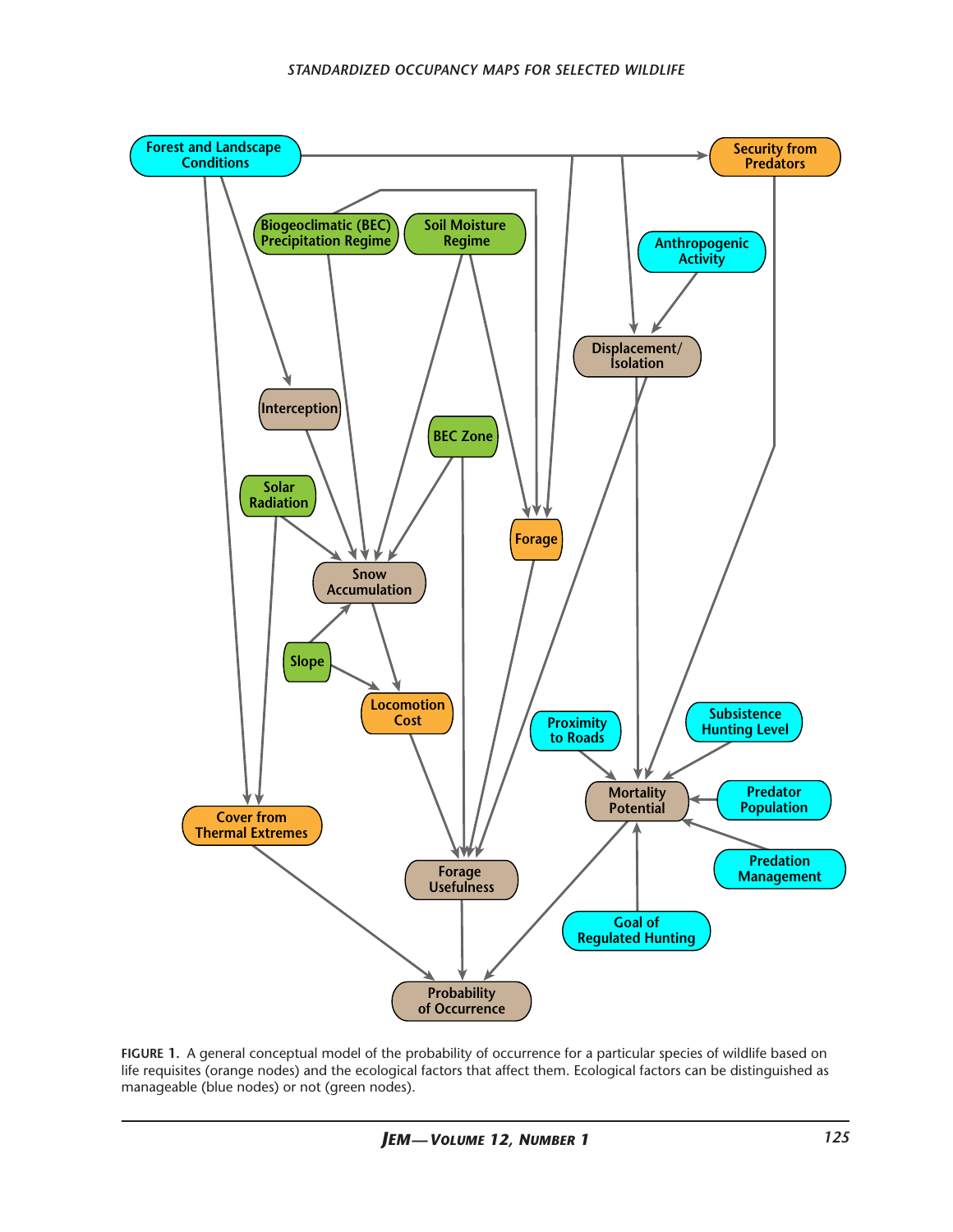For example, stressors that affect environmental attributes (e.g., forest conditions, predator populations, proximity to roads, or our ability to manage hunting levels and predators) will all affect the probability of caribou occurrence. By affecting these environmental attributes, the stressors affect forage (directly), the energetic cost of locomotion (indirectly through interception of snow), thermal conditions (directly), and mortality potential (both directly and indirectly). Other abiotic environmental attributes (e.g., slope, solar radiation, soil moisture regime, and broad biogeoclimatic conditions) also play an interactive role in determining the outcome of caribou occupancy. Until the relatively recent shifts in global climate regimes, these latter attributes were considered relatively "enduring" (Pojar 2010), unmanageable (Stevenson and Hatler 1988),<sup>3</sup> and free from the influence of stressors; however, this is no longer the case, at least for attributes strongly related to climate.

The conceptual model illustrated in Figure 1 demonstrates the resulting standard foundation for occupancy modelling that allowed us to populate BBNs for each of the 10 selected species. A partial depiction of our BBN for fisher is provided as an example (Figure 2). The probability of occupancy (expressed in our model as carrying capacity) was determined from the conditions in the environment (blue nodes in Figure 2) that determine usefulness or availability of primary and secondary prey and potential for mortality. Other life requisites in the model (i.e., quality of thermal/resting cover, denning habitat quality, and competition from marten) were determined in a similar fashion from other environmental factors in the extended network. Some input nodes, which we refer to as "management levers" (*sensu* Holling [editor] 1978), represented environmental correlates that are responsive to resource management policies (orange nodes in Figure 2), either directly (e.g., mortality rates attributed to hunting) or mediated through unmanaged or managed disturbance (e.g., access by trappers and [or] hunters using roads). These levers could be adjusted on the basis of input states from scenario simulations to estimate the variable effects of management on each species.

#### **Disturbance effects from mountain pine beetle**

We considered that the most likely effects of beetle-induced tree mortality on terrestrial species would operate through changes in habitat structure and distribution at two resolutions:

- 1. finer-resolution (within-stand) changes in overstorey and understorey species composition, within-stand structures, canopy closure, and amounts of standing and fallen deadwood; and
- 2. coarser-resolution (among stands) changes in size of habitat patches suitable for meeting different life requisites, changes in seral stage composition, and proximity to roads (and other sources of disturbance).

These changes at both resolutions occur as a consequence of the loss of trees in pine-dominated stands and as a result of salvage harvesting and potential follow-on disturbances (e.g., fires) that may occur in the wake of the beetle outbreak. In addition, more indirect effects may occur such as the potential for displacements from key areas (e.g., denning sites, seasonal ranges) related to disturbance or competition from other species, or the increased probabilities of mortality related to increased predator access to habitats, increased predator numbers, or increased mortality from contact with humans.

To evaluate the impacts of mountain pine beetle on habitat suitability for species at the resolution of individual stands, we required information on leading and secondary tree species of forest stands (blue nodes in Figure 3). These data allowed us to estimate the relative proportion of each stand that would potentially be affected by mountain pine beetle. The relative proportion of the stand attacked and the time since beetle attack (pink nodes in Figure 3) were then used to amend and update regular forest inventories with anticipated post-beetle conditions for various forest variables (e.g., crown closure, crown volume, stand age, density of standing dead wood, volume of fallen dead wood). Once these structural attributes of forests were determined for a given map pixel, the model inputs were used in individual species models to influence the state of key life requisites (forage quality, availability, quality of security and thermal cover, availability of sites for reproduction) for individual species. In the model for fisher, for example, the mountain pine beetle was considered to eventually affect the supply of such habitat requisites as interception of snow by forest canopies, forest structural stage, fisher denning habitat quality, and fisher thermal/resting cover (green nodes in Figure 3).

<sup>&</sup>lt;sup>3</sup> Bentham, P. 2005. Caribou "state of the science" backgrounder. Canadian Association of Petroleum Producers. Calgary, Alta. Unpublished report.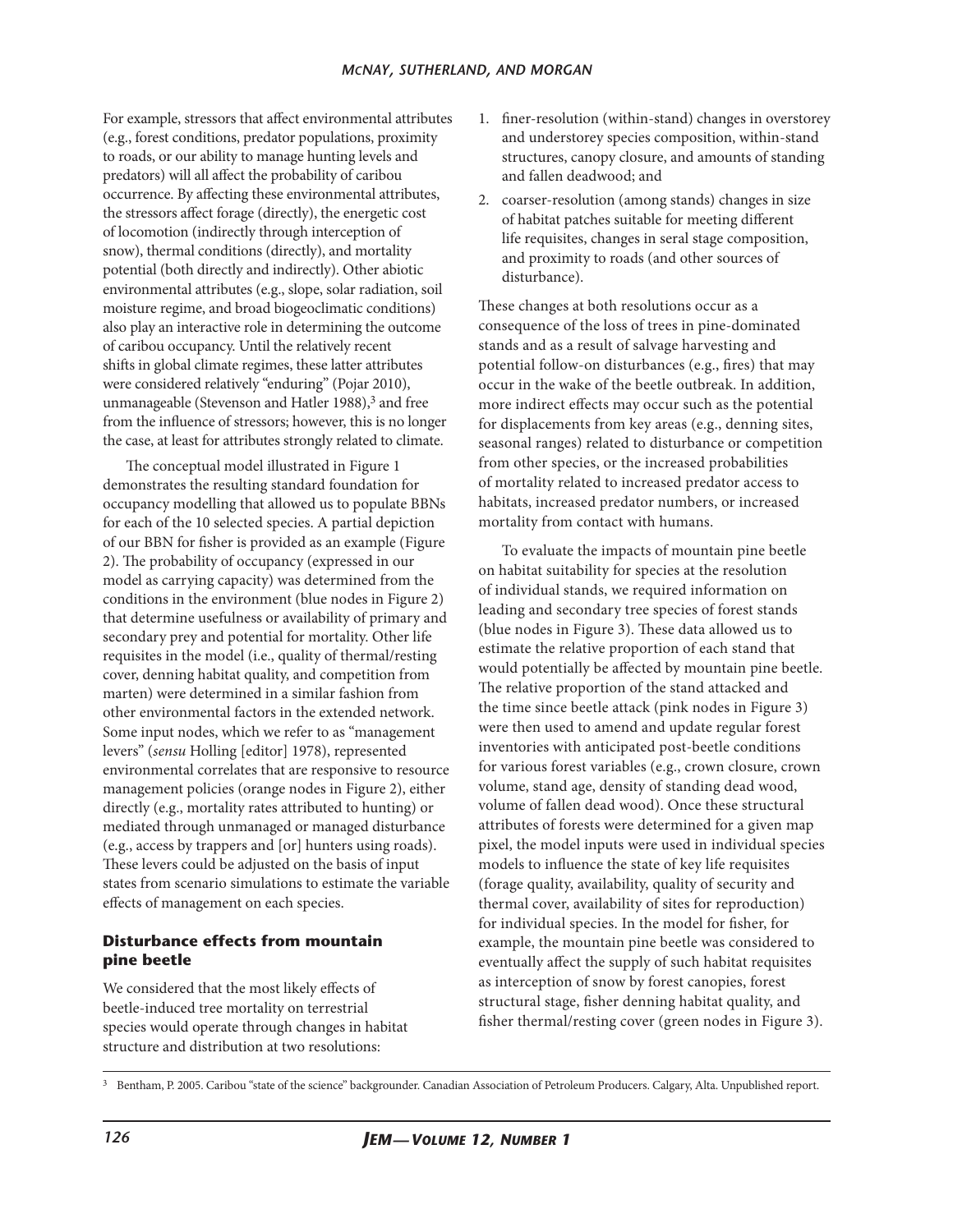#### *standardized occupancy maps for selected wildlife*



**figure 2.** A Bayesian Belief Network (BBN) representing the effect of key environmental factors (blue nodes), management levers (orange nodes), and the availability of other life requisites (obtained from other BBNs) in determining the probability of occurrence (characterized here as carrying capacity) for fisher (*Martes pennanti*).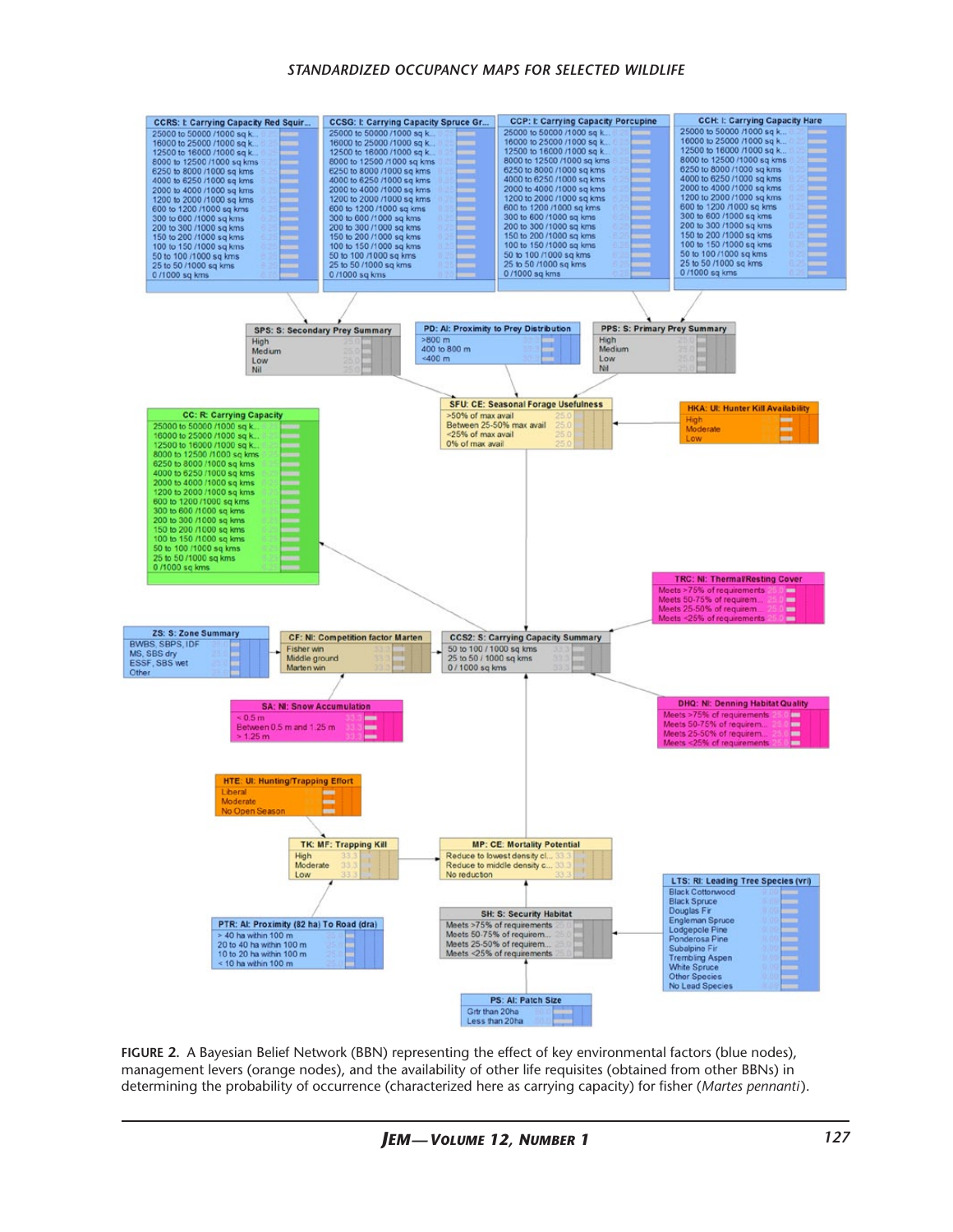#### *mcnay, sutherland, and morgan*



**figure 3.** A Bayesian Belief Network representing the effect of forest stand factors (blue nodes) and other factors associated with an outbreak of the mountain pine beetle (*Dendroctonus ponderosae*; pink nodes) on other factors deemed important in determining quality of habitat for fisher (*Martes pennanti*).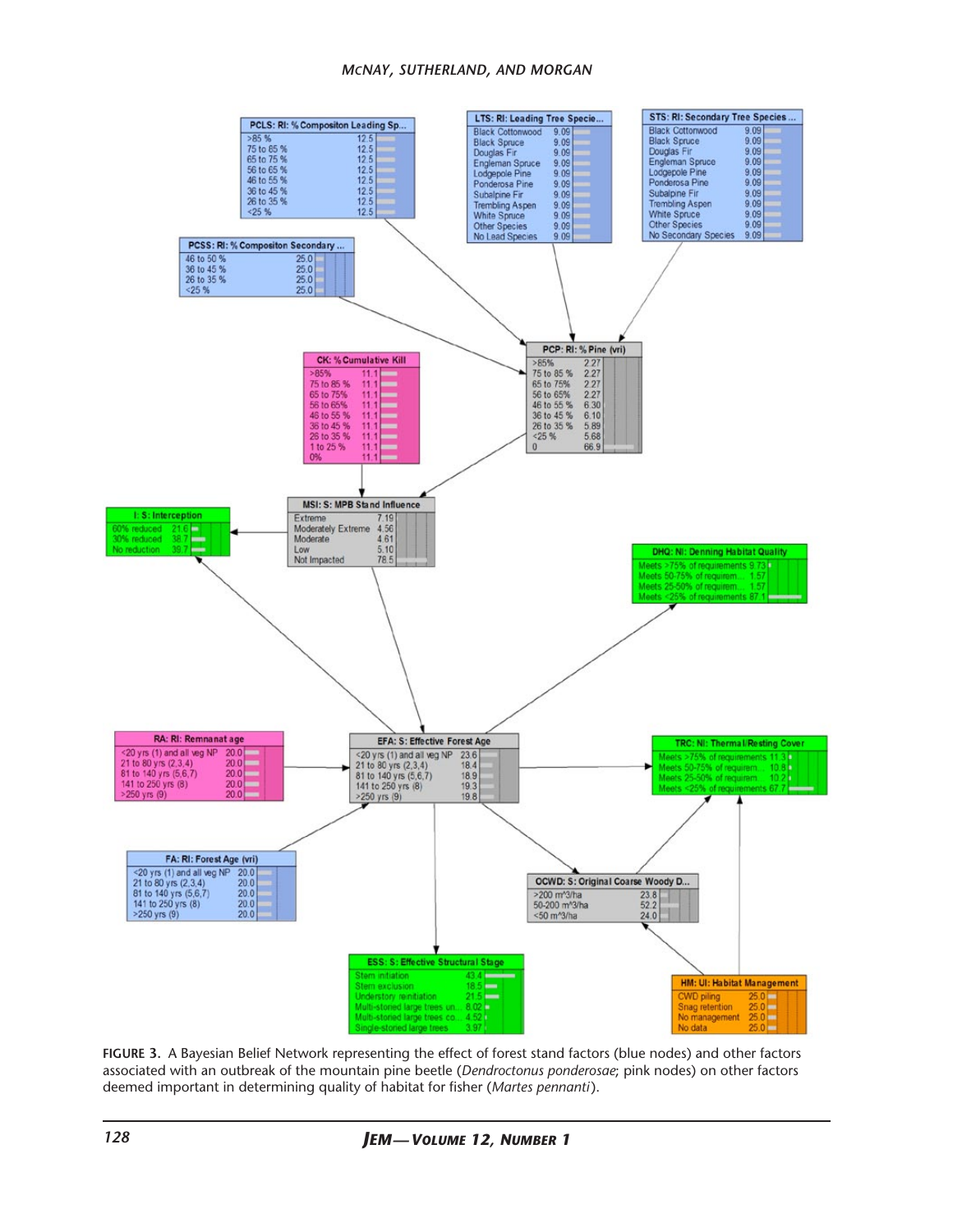#### **The supply of life requisites**

We successfully estimated the spatial probability of occurrence for 10 vertebrate species for the study area through the iterative implementation of the steps described above; that is, the assembly of geographic information system and species data (ArcMap), the simulated spatial projections of landscape dynamics and management policies, the species habitat evaluations (Netica BBNs), and the generation of maps (SAS and ArcMap). Because of the size (over 40 million ha) and the 1-ha resolution of the land base data for the whole study area, we simulated occurrence probabilities for each species by subarea (33 subareas in total). Resultant probability-of-occurrence maps for the entire study region were formed by making composites of the sub-areas.

In the example resultant for fisher (Figure 4), the total of low-, moderate-, and high-valued habitats was

about 48% of the test area under current environmental conditions. Most of the high-valued habitat for this species, a relatively small portion of the total, was located in narrow strips along major rivers and other relatively hygric terrain positions. The total amount of fisher habitat decreased by about 29% through the simulated timber supply scenario (Figure 4c), likely attributed to a decrease in the amount of low-valued habitat, which dominated the habitat totals. The amount of high-value habitat increased by more than 10% after 2014 but decreased below current amounts by 2029 (Figure 4c). At the end of the simulation, there was 208203 ha less habitat than would be expected on average under a natural disturbance scenario (Figure 4d). The total amount of habitat for fisher was already well below the lower bounds of natural disturbance, even at the start of the simulation.



**figure 4.** Modelled habitat supply for fisher in the western portion of the Quesnel Timber Supply Area (TSA) of central interior British Columbia (a), showing increasing probability of occupancy (b) in deeper shades of green. Relative percent change in probability of occupancy (c) from current time (2009) is shown for three classes of habitat (high – dark green, moderate – medium green, and low – light green) and the sum of all classes (red dashed); all forecasted to 2029 based on a scenario of timber harvest. The total (histogram), expected range (standard deviation bar), and amount in 2029 (red circle) of all three habitat classes under assumed conditions of natural disturbance is shown in (d).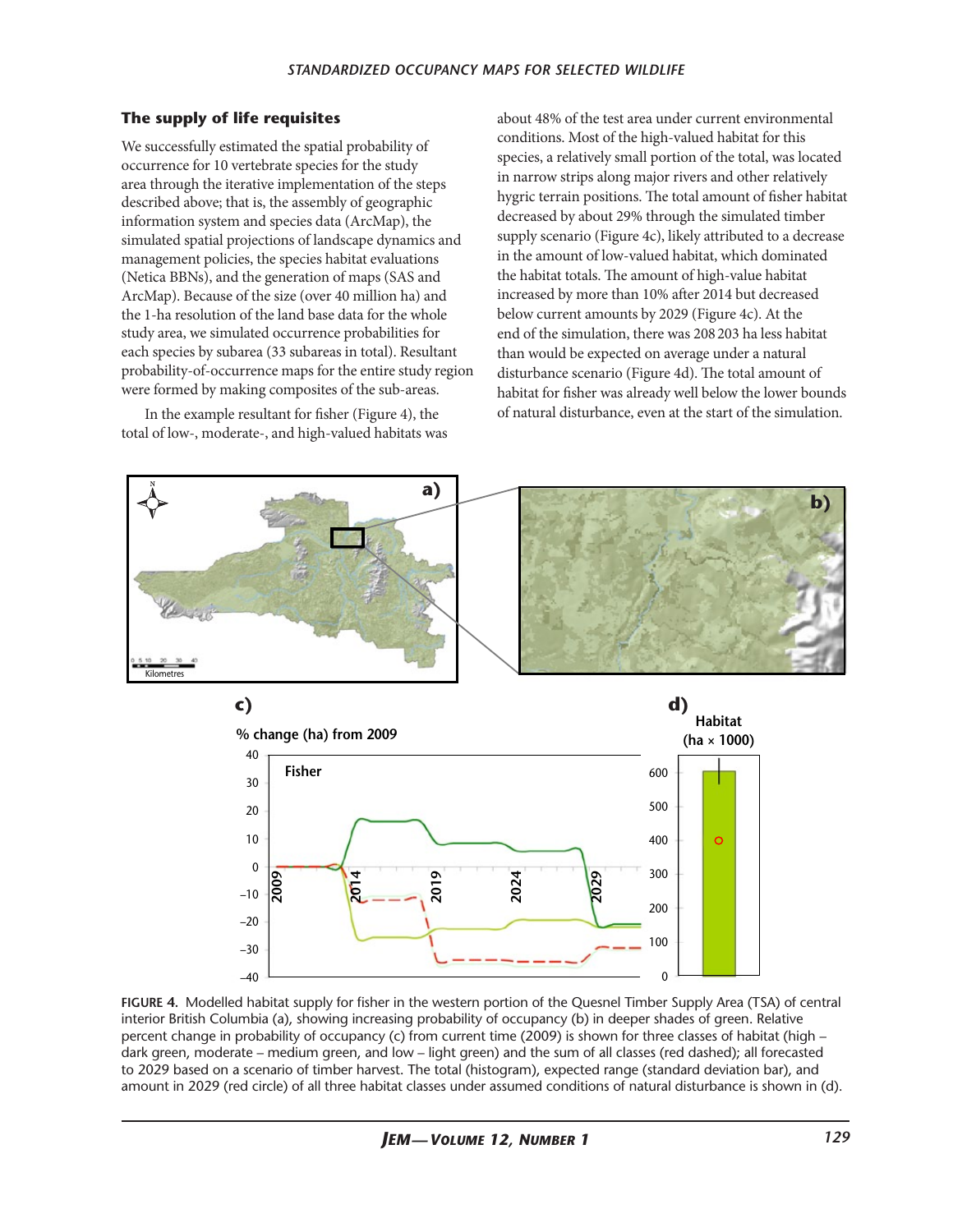# **Discussion**

#### **Effects on selected species**

Our highest priority species (grizzly, caribou, wolverine, and fisher) correspond to those most likely affected by the habitat fragmentation resulting from post-outbreak silviculture. Traditionally, conservation of habitat for these species is mandated through legislated designated management areas; however, the long-term integrity of this policy has become uncertain because of the mountain pine beetle outbreak and associated management. For example, caribou depend on terrestrial lichen sites to provide a major component of their seasonal diets and these sites are often found within forests dominated by lodgepole pine. Lichen (and caribou) response to the changes brought on by beetle-killed pine stands is currently unknown (Whittaker and Wiensczyk 2007), yet hundreds of thousands of hectares of habitat will be affected, much of this within legally designated Ungulate Winter Ranges. Grizzly bear is found throughout much of British Columbia but its range is decreasing and is now extirpated from south-central and southern regions of the province (Bunnell et al. 2004). Even though the grizzly may draw some benefits from the beetle outbreak, eventual loss of habitat components such as coarse woody debris, increased habitat fragmentation, and increased access by humans will undoubtedly have detrimental effects on this species (Bunnell et al. 2004). Although the wolverine is rare, this species occurs throughout much of the province, depending largely on carrion as food. Wolverine therefore require the presence of other carnivores as well as the associated prey species (Bunnell et al. 2004). Increased access by humans and other effects of the beetle outbreak are a threat leading to potential loss of prey as well as increased wolverine mortality related to hunting and trapping (Bunnell et al. 2004).

The fisher is also rare and occurs at low densities in central and northeast British Columbia (Bunnell et al. 2004). This species is found in forested landscapes with a preference for structural complexity and habitat components such as large trees, gaps in the canopy, understorey, dead and dying trees, and coarse woody debris; its movement around broad landscapes appears correlated with canopy closures of at least 30% (Bunnell et al. 2004). Loss of these components and habitat fragmentation related to the beetle outbreak will negatively affect this species (Bunnell et al. 2004). In our study region, our results show this loss will likely be significantly exacerbated by standard management, and well above any effects resulting from natural disturbance

patterns. Determining the extent to which other sources of landscape alteration (i.e., those related to climate change and disturbances due to changes in warmer annual temperatures and shifts in precipitation patterns) will affect habitat suitability for this and other species remains a challenging modelling task (Kurz et al. 2008).

#### **Choice of modelling approach**

One of our main objectives was to develop and test a platform for linking broad-scale spatial and temporal changes in projected future habitat conditions with estimated likelihoods of future occupancy by species of management or conservation interest. We found that the most suitable algorithm structure to meet our overall objective was process-based and deductive rather than correlative in orientation. Alternative, more inductive approaches to modelling (e.g., empirical or niche-based models) depend on detailed observations to make general expressions of habitat use by a species. Derivation of these models is mostly correlative because modellers evaluate habitats on the basis of a combination of environmental factors present at locations either used (or assumed not to be used) by animals (Hebblewhite and Merrill 2008). This approach is an important source of evidence supporting predicted responses to climate changes, both past and present (Dawson et al. 2011). It is also scientifically attractive because it is closely linked to well-developed frameworks of experimental design and robust hierarchical statistical methods that can be used to extract patterns of animal use. Nevertheless, inferences based solely on inductive approaches may lead to proposed management solutions that are less able to align effectively with novel situations and are potentially weaker at making informative comparisons among alterative management options.

We argue that our choice of modelling approach, which combines mechanistic BBN submodels with spatially explicit habitat supply models, offers some significant advantages for this type of broad-scale, multispecies analysis for strategic conservation purposes. First, and most importantly, these models enable key ecological processes that link habitat attributes associated with changes resulting from beetle and climate change effects to be represented in a common hierarchy of spatial scales, which is easily adapted across species. The necessary level of ecological complexity sought (i.e., functional resolution) is not only influenced by the particular modelling goals of the study but also by the availability of data or information, the amount of available resources (e.g., time, computer capability), and sophistication of the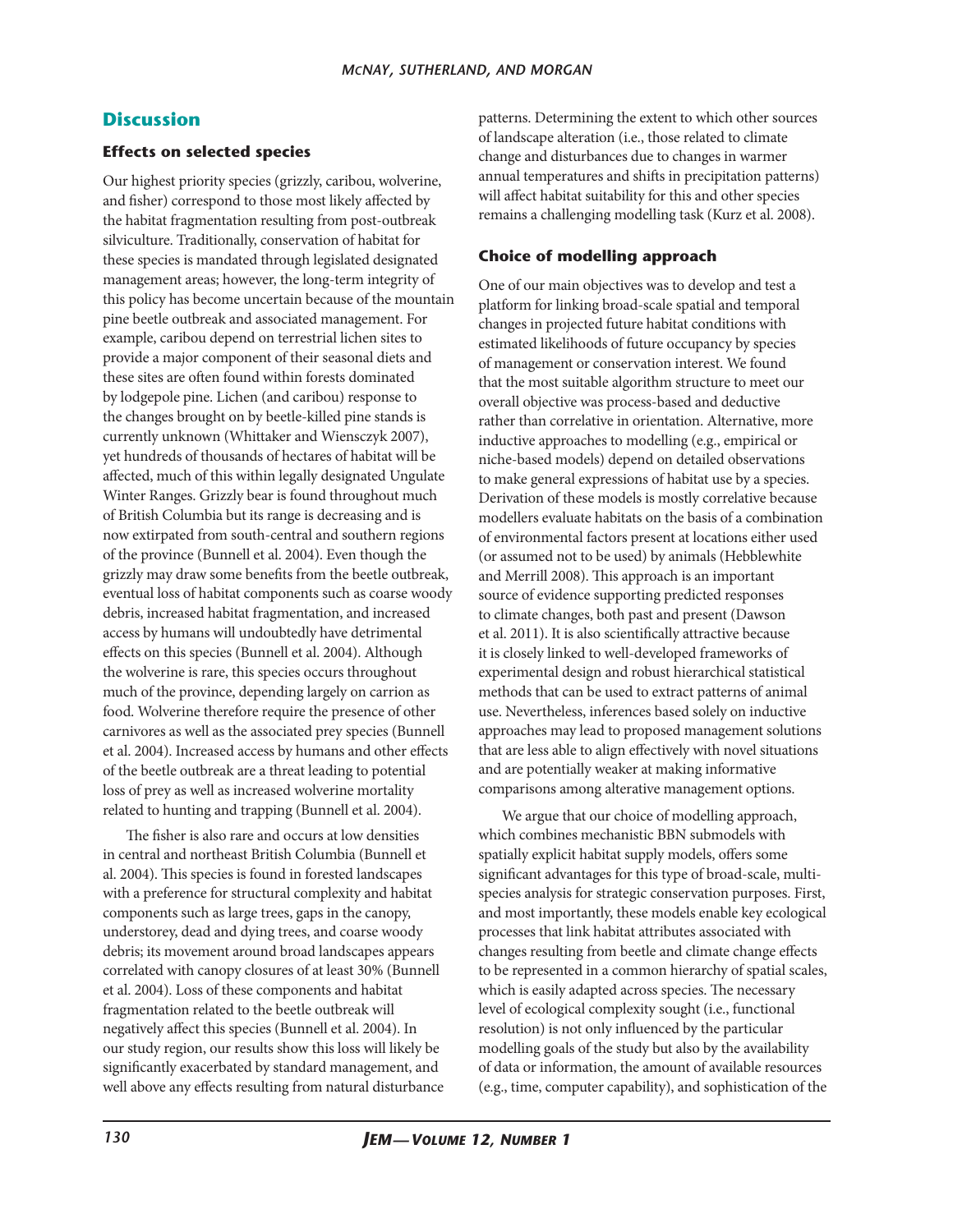model platform. For our purpose, *explanation* of these potential interactions was more important than the ability to *predict* them. Bunnell (1989) used this characteristic of purpose to distinguish between the interests of the scientific community and those of the resource management community. Although these two goals are related and somewhat inseparable, our use of simulation modelling was clearly a research investigation to improve understanding and strategic direction and not necessarily an attempt to construct an operational management tool. In this context, our models are necessarily more complex. In particular, we needed the ability to model future beetle attack and post-attack management and to simulate the ecological results of these disturbances into the future. This activity is similar to Peterson et al.'s (2003) view of scenario planning. Second, we represented ecological processes in a common probabilistic framework, enabling more explicit representation of uncertainty (e.g., stochastic effects, or incomplete knowledge of model relationships). Third, the models allowed interspecific interactions to be taken into account. The power of this approach to capture a large number of ecological interactions, which in turn determine the probabilities of species occupancy via a relatively concise set of model structures, requires that the flow of information through the submodels must be very carefully structured.

Two general statistical foundations available for modelling are:

- 1. *frequentism*, in which prediction is the probability of observing a specific outcome based on frequency of data observed; and
- 2. *Bayesian*, in which prediction is the probability of observing a specific hypothesis based on the data observed.

The frequentist approach asks, "How likely are these observations, given a hypothesis (an "expectation")?" The Bayesian approach asks, "How likely is the hypothesis, given these observations?" Although a more thorough discussion of the differences between these approaches is available elsewhere (e.g., see Berger [1985] for a more theoretical treatment; and Clark [2005] for some implications for ecologists), we offer that frequentist methods emphasize the "hypothesis under investigation" and therefore work best when the hypotheses are based on well-understood properties of systems. By comparison, Bayesian

methods emphasize the strength of the relationship between observations and one or more hypotheses, and a probability is interpreted as the likelihood that a given hypothesis could have given rise to the set of observations. The practical differences between these two approaches are subtle, but we propose two ideas that relate to the goals of this study.

We suggest that our modelling approach offered the extended benefit of resulting in formal and explicit hypotheses that could be evaluated and tested through more traditional statistical methods and inductive approaches as data for them becomes available. Bayesian modelling in ecology is not new (McCann et al. 2006) and has proven useful in other resource management issues particularly when empirical approaches (i.e., solution characterization) were intractable (Reckhow 1999; Marcot and Vander Heyden 2001; Peterson and Evans 2003; Rowland et al. 2003; Poirazidis et al. 2004; McNay et al. 2006). Results in Bayesian modelling are characterized by measurable uncertainty allowing for risk assessments and other forms of decision analysis. The approach is therefore consistent with at least some properties of formal decision making (Berger 1985; Peterman and Peters 1998) and advances a problemsolving technique to support critical decisions about species recovery, the effects of the mountain pine beetle outbreak on other elements, and planning for conservation of biodiversity. In the context of crossscale (i.e., from organism to ecosystem) changes that are directly or indirectly attributable to climate change (Parmesan et al. 2000; Raffa et al. 2008), the Bayesian approach is a tractable way to make climateinformed management and conservation decisions at landscape scales (Millar et al. 2007), at least until climate–plant–animal relationships become better quantified. Integration of multiple approaches and perspectives is critically needed to make efficient use of information about which species and habitats in which places are likely most at risk from large-scale changes and disturbances (Dawson et al. 2011).

Known platforms for modelling species distributions and (or) quality of range vary widely in their application and are referenced somewhat indiscriminately in the literature. Some platforms include element distribution models,4 habitat supply models (Jones et al. 2002), resource selection functions (Manley et al. 2002), habitat suitability indices (Verner et al. 1986), and wildlife

<sup>4</sup> Beauvais, G.P., D.A. Keinath, P. Hernandez, L. Master, and R. Thurston. 2006. Element distribution modeling: A primer. Version 2.0. NatureServe Element Distribution Modeling Workshop. Unpublished report.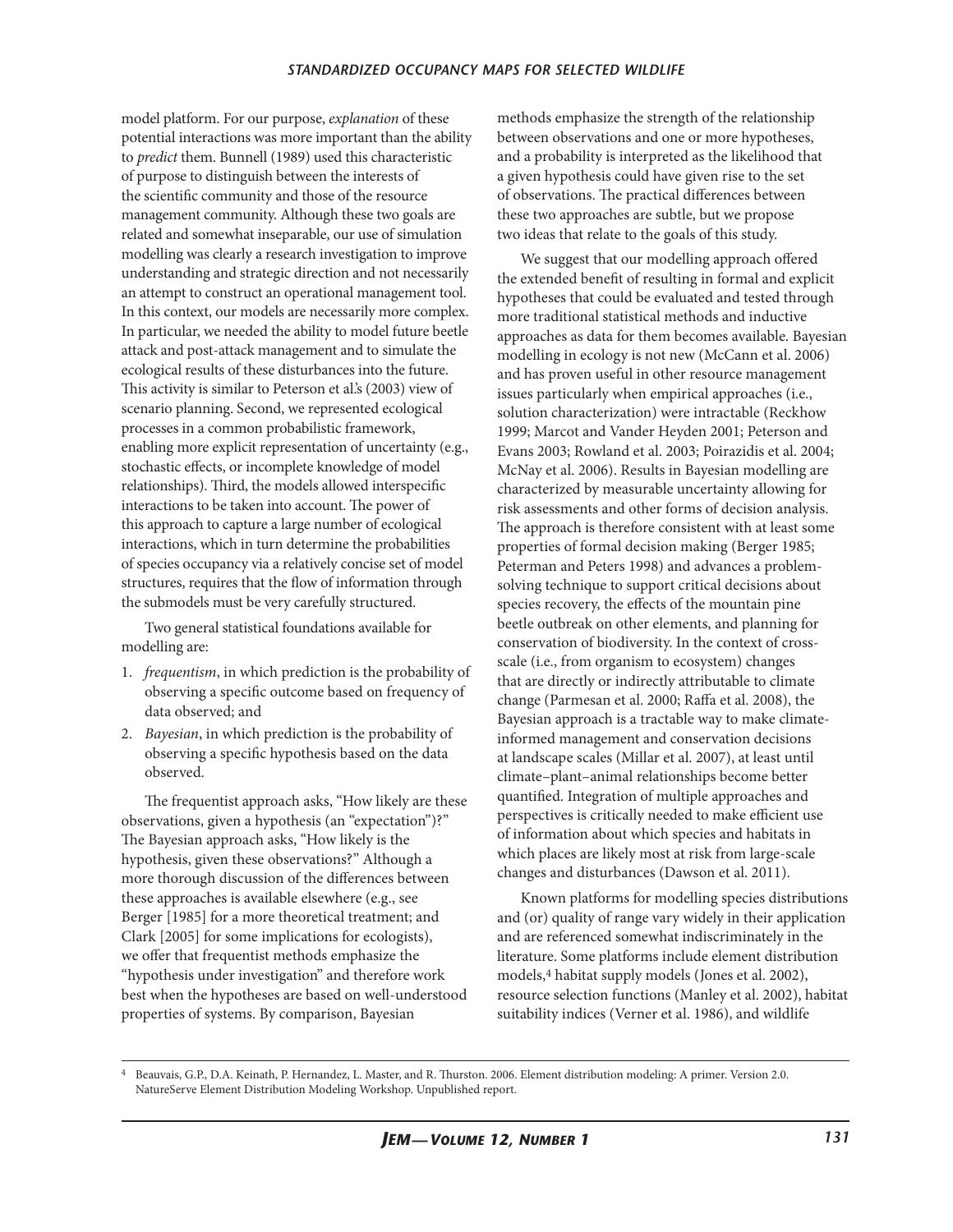habitat ratings (B.C. Ministry of Environment 1999). Although these platforms differ, the user goals and objectives and the types of results obtained are similar in many ways (e.g., to produce maps of wildlife range). No one "ideal" platform or approach yet defines species distribution modelling. Deductive, Bayesian approaches to modelling habitat for individual species provide a flexible foundation on which to project the potential implications of broad ecological change on the spatial and temporal dynamics of habitat supply. Individual models can be linked to form integrated solutions or disassembled for more focussed investigations. Input data representing environmental conditions are not restricted to specific formats but can come from various data sources, even those forecasted from forest estate models or other landscape simulators. The models essentially represent explicit hypotheses about ecological interactions and can therefore act as transparent research statements and a logical basis for setting priorities for focussed data collection.

Our work to apply these models in the context of management and conservation planning, such as the Nature Conservancy of Canada's Central Interior Ecoregional Assessment, has only begun. Our intention in this study has been to ensure that, by working collaboratively with interested parties in the planning and development stages of the project, we have created products that are optimally useful for broad practical application. Following the integration of "multiple lines of evidence" approaches to conservation planning suggested by Dawson et al. (2011), we offer three suggestions for circumstances in which these models and their successors may be useful as information to managers about the relative urgency and type of conservation actions that may be necessary. First, the models can be used to help identify the most adaptable and (or) least sensitive species, or those with minimal exposure to projected habitat changes. These species may only need minimal interventions combined with low-intensity monitoring. Second, where species' exposure and sensitivity to habitat changes increases, more strategic options are required, such as designating new protected areas supported by fine-scale habitat management activities that support the species ability to adapt to change. Third, for some sensitive species, active habitat management strategies (e.g., maintenance of specific habitats or species interactions) may alleviate the potential for increasing likelihoods for population decline. Among the benefits of effective, strategic-level conservation planning, cumulative effects assessments and silviculture-investment initiatives

*Our intention in this study has been to ensure that, by working collaboratively with interested parties in the planning and development stages of the project, we have created products that are optimally useful for broad practical application.* 

could derive from the resultant habitat maps. By identifying and potentially adopting actions early enough, managers can avoid a deferred "extinction debt" trap (Kuusaari et al. 2009) that would then require further investments and more costly management interventions in the future; however, we clearly recognize that further assessment and validation of this and related modelling approaches is needed before these products can be applied at operational levels.

Currently, a plethora of proposed ways exist to derive expressions of habitat value for wildlife, depending on the data available and the questions asked. For example, many previous studies have recognized differences in habitat selection among spatial scales (e.g., Gustine et al. 2006; Mayor et al. 2007) and, thus, the analytical approach must be selected based on the appropriate spatial scale (or scales) for answering the ecological or management question. Adequate samples of animal movement data (e.g., from individual animals or groups of animals; Hebblewhite and Merrill 2008; Koper and Manseau 2009), sufficient to develop predictive models across the scales needed to address many management and conservations issues, are lacking for most of the species we selected. This work has shown that strategic initiatives could benefit from a standardized deductive approach such that results can be compared among large areas within political jurisdictions.

# **Acknowledgements**

This work began as a research project with the former B.C. Ministry of Forest and Range and we thank Jennifer Burleigh for her help in initiating the project, making the practical linkage to the Central Interior Ecoregional Assessment conducted by the Nature Conservancy of Canada, basic technical advice along the way, and the initial financial support. Since then, continued funding for work to develop and apply the multi-species models has been undertaken by Canadian Forest Products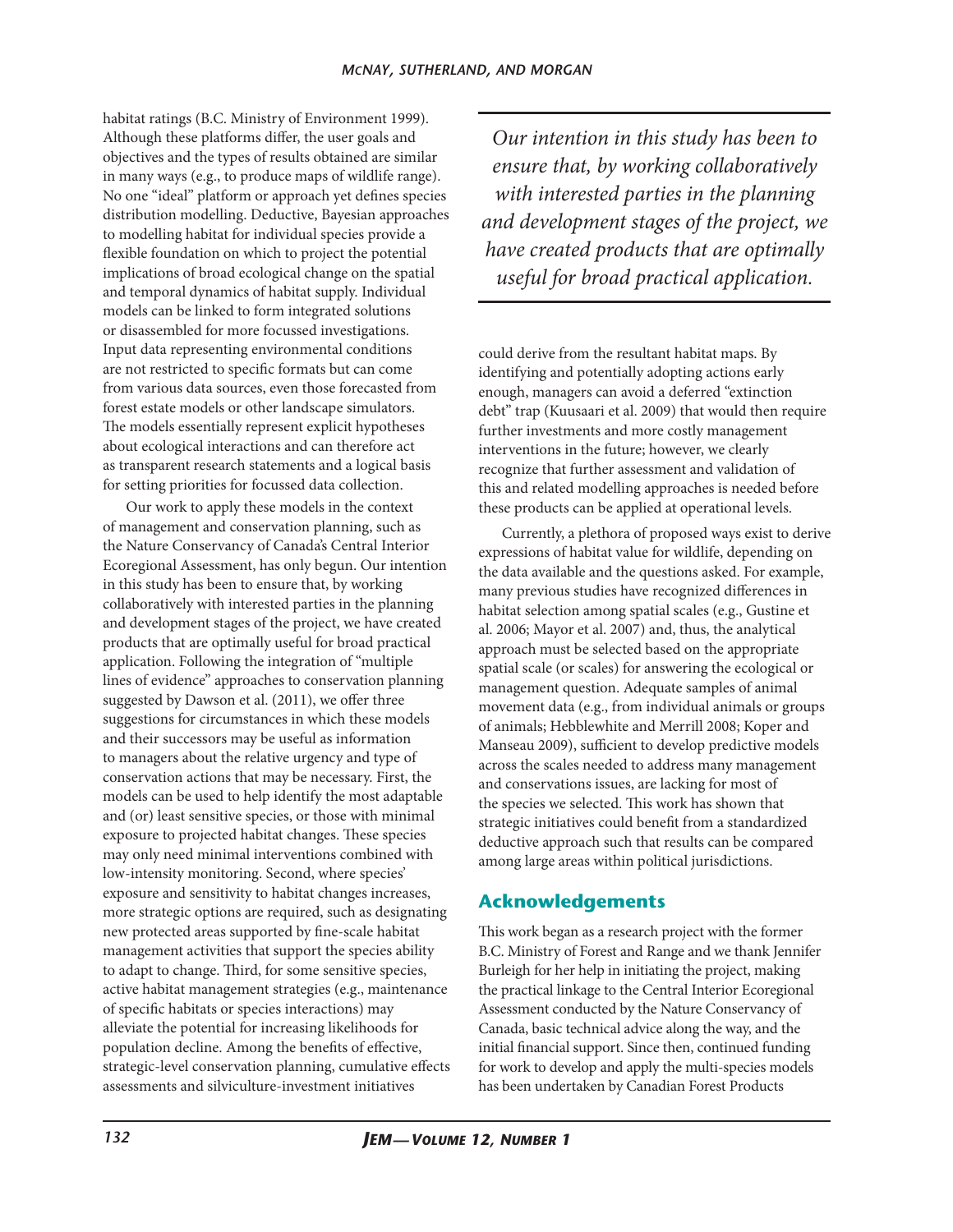(Mackenzie Timber Supply Area), Prince George Forest District, and Vanderhoof Forest District), Conifex Inc. (Fort St. James Forest District), and C&C Forest Products (Quesnel Timber Supply Area). Members of the original project team (Jennifer Burleigh, Art Tautz, Dave Clark, Chris Ritchie, Matt Austin, Pauline Hubregtse, Hannah Horn, and Pierre Iachetti) and the more recent team composed of the Quesnel Mitigation Committee (Shawn Meisner, Michelle Arcand, Michael Pelchat, Earl Speilman, Jon Erickson, Julie Steciw, Bev Frittenburg, and John Stace-Smithand) have provided input to this analysis including suggestions for species-selection criteria. Dave Waddell, Albert Nussbaum, and Gordon Nienaber (B.C. Ministry of Forests, Lands and Natural Resource Operations) graciously provided us access to their spatial data. Robin McKinley, Viktor Brumovsky, Micheline Snively, Randy Sulyma, Rob McCann, and Line Giguere (Wildlife Infometrics Inc.) contributed greatly to the development, application, and analysis of the species distribution models. Reviews of an earlier version of this manuscript by the above team members and two anonymous reviewers have improved it.

# **References**

Berger, J.O. 1985. Statistical decision theory and bayesian analysis. Springer-Verlap, New York, N.Y.

Bergerud, A.T. 1992. Rareness as an antipredator strategy to reduce predation risk for moose and caribou. In: Proceedings of Wildlife 2001: Populations. D.R. McCullough and R.H. Barrett (editors). Elsevier Applied Sciences, London, U.K. pp. 1008–1021.

B.C. Ministry of Environment. 1999. British Columbia wildlife habitat ratings standards. Resources Inventory Branch, Victoria, B.C.

B.C. Ministry of Forests and Range. 2010. Quesnel TSA timber supply analysis public discussion paper. Forest Analysis and Inventory Branch, Victoria, B.C.

Bunnell, F.L. 1989. Alchemy and uncertainty: What good are models? U.S. Department of Agriculture Forest Service, Pacific Northwest Research Station, Portland, Oreg. General Technical Report PNW-GTR-232.

Bunnell, F., K. Squires, and I. Houde. 2004. Evaluating effects of large-scale logging for mountain pine beetle on terrestrial and aquatic vertebrates. Natural Resources Canada, Canadian Forest Service, Victoria, B.C. Mountain Pine Beetle Initiative Working Paper No. 2004-2.

Chan-McLeod, A.A. and F. Bunnell. 2004. Potential approaches to integrating silvicultural control of mountain pine beetle with wildlife and sustainable management objectives. In: Mountain pine beetle symposium: Challenges and solutions. October 30–31, 2003, Kelowna, British Columbia. T.L. Shore, J.E. Brooks, and J.E. Stone (editors). Natural Resources Canada, Canadian Forest Service, Pacific Forestry Centre, Victoria, B.C. Information Report BC-X-399, pp. 267–277.

Clark, J.S. 2005. Why environmental scientists are becoming Bayesians. Ecology Letters 8:2–14.

Dawson, T.P., S.T. Jackson, J.I. House, I.C. Prentice, and G.M. Mace. 2011. Beyond predictions: Biodiversity conservation in a changing climate. Science 332:53–58.

Eng, M., A. Fall, J. Hughes, T. Shore, B. Riel, A. Walton, and P. Hall. 2006. Provincial-level projection of the current mountain pine beetle outbreak: Update of the infestation projection based on the 2005 provincial aerial overview of forest health and revisions to "the model" (BCMPB.v3). B.C. Ministry of Forests, Victoria, B.C.

Fall, A. and J. Fall. 2001. A domain-specific language for models of landscape dynamics. Ecological Modelling 141:1–18.

Gustine, D.D., K.L. Parker, R.J. Lay, M.P. Gillingham, and D.C. Herd. 2006. Interpreting resource selection at different scales for woodland caribou in winter. Journal of Wildlife Management 70:1602–1614.

Hebblewhite, M. and E. Merrill. 2008. Modelling wildlife-human relationships for social species with mixed-effects resource selection models. Journal of Applied Ecology 45:834–844.

Holling, C.S. (editor). 1978. Adaptive environmental asessment and management. 3 International Series on Applied Systems Analysis. Wiley and Sons, New York, N.Y.

Horn, H. 2011. Strategic conservation planning for terrestrial animal species in the Central Interior of British Columbia. BC Journal of Ecosystems and Management 12(1):54–71. *[http://jem.forrex.org/index](http://jem.forrex.org/index.php/jem/article/view/70/65) [.php/jem/article/view/70/65](http://jem.forrex.org/index.php/jem/article/view/70/65)*

Howard, S. and M. Carver. 2011. Central Interior ecoregional assessment: Freshwater analysis. BC Journal of Ecosystems and Management 12(1):72–87. *[http://jem](http://jem.forrex.org/index.php/jem/article/view/30/61) [.forrex.org/index.php/jem/article/view/30/61](http://jem.forrex.org/index.php/jem/article/view/30/61)*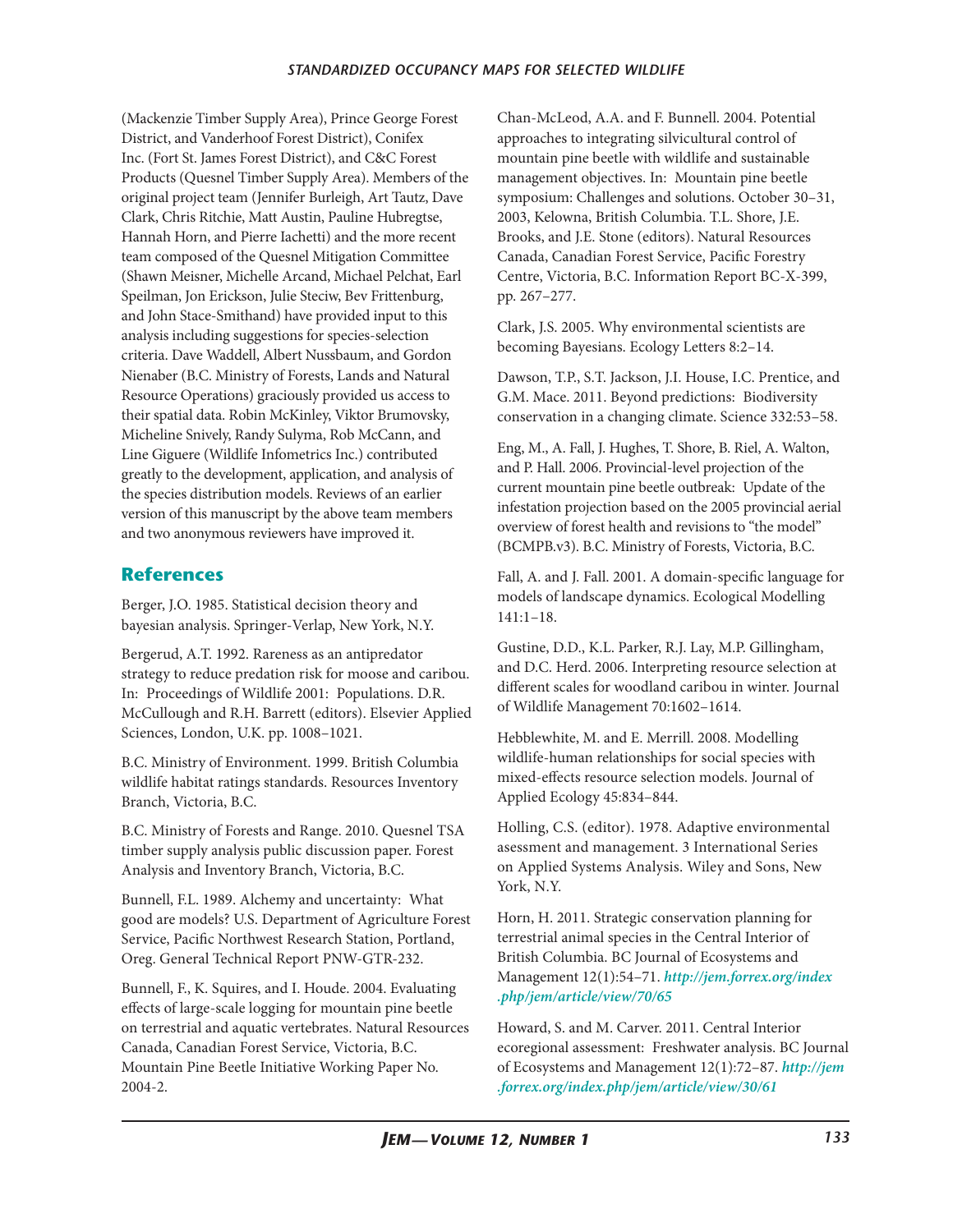Iachetti, P. 2008. Central Interior Ecoregion conservation assessment under way. LINK 8:3–4. *[http://www.forrex.org/publications/link/ISS44/vol8](http://www.forrex.org/publications/link/ISS44/vol8_no3_art2.pdf) [\\_no3\\_art2.pdf](http://www.forrex.org/publications/link/ISS44/vol8_no3_art2.pdf)* (Accessed April 2011).

Jones, R.K., R.E. Ellis, R. Holt, B. MacArthur, and G. Utzig. 2002. A strategy for habitat supply modeling for British Columbia. Final Project Report: Volume 1: Draft Strategy. B.C. Ministry of Water, Land and Air Protection, Habitat Modeling Steering Committee, Victoria, B.C.

Koper, N. and M. Manseau. 2009. Generalized estimating equations and generalized linear mixedeffects models for modelling resource selection. Journal of Applied Ecology 46:590–599.

Kurz, W.A., C.C. Dymond, G. Stinson, G.J. Rampley, E.T. Neilson, A.L. Carroll, T. Ebata, and L. Safranyik. 2008. Mountain pine beetle and forest carbon feedback to climate change. Nature 452:987–990.

Kuussaari, M., R. Bommarco, R.K. Heikkinen, A. Helm, J. Krauss, R. Lindborg, E. Őckinger, M. Pärtel, J. Pino, F. Roda, C. Stefanescu, T. Teder, M. Zobel, and I. Steffan-Dewenter. 2009. Extinction debt: A challenge for biodiversity conservation. Trends in Ecology and Evolution 24:564–571.

Manley, B.F.J., L.L. McDonald, D.L. Thomas, T.L. McDonald, and W.P. Erikson. 2002. Resource selection by animals: Statistical design and analysis for field studies. Kluwer Academic Publishers, Dordrecht, the Netherlands.

Marcot, B.G., J.D. Steventon, G.D. Sutherland, and R.K. McCann. 2006. Guidelines for developing and updating Bayesian belief networks applied to ecological modeling and conservation. Canadian Journal of Forest Research 36:3063–3074.

Marcot, B.G. and M. Vander Heyden. 2001. Key ecological functions of wildlife species. In: Wildlife– habitat relationships in Oregon and Washington. D.H. Johnson and T.A. O'Neil (technical co-ordinators). Oregon State University Press, Corvallis Oreg. pp. 168–186.

Master, L., D. Faber-Langendoen, R. Bittman, G.A. Hammerson, B. Heidel, J. Nichols, L. Ramsay, and A. Tomaino. 2009. NatureServe conservation status assessments: Factors for assessing extinction risk. NatureServe, Arlington, Va.

Mayor, S.J., J.A. Schaeffer, D.C. Schneider, and S.P. Mahoney. 2007. Spectrum of selection: New approaches

to detecting the scale-dependent response to habitat. Ecology 88:1634–1640.

McCann, R.K., B.G. Marcot, and R. Ellis. 2006. Bayesian belief networks: Applications in ecology and natural resource management. Canadian Journal of Forest Research 36:3053–3062.

McNay, R.S., B.G. Marcot, V. Brumovsky, and R. Ellis. 2006. A Bayesian approach to evaluating habitat for woodland caribou in north-central British Columbia. Canadian Journal of Forest Research 36:3117–3133.

McNay, S.M., J. Voller, R. Sulyma, and G. Sutherland. 2008. Mountain pine beetle–habitat supply modeling project: Modeling approach and species accounts for selected wildlife species. B.C. Ministry of Forests and Range, Research Branch, Victoria, B.C. Internal report.

Millar, C.I., N.L. Stephenson, and S.L. Stephens. 2007. Climate change and forests of the future: Managing in the face of uncertainty. Ecological Applications 17:2145–2151.

Nature Conservancy of Canada. 2010. Central Interior Ecoregional Assessment. Map volume. *[http://science](http://science.natureconservancy.ca/resources/docs/CI_ERA_Maps_sm.pdf) [.natureconservancy.ca/resources/docs/CI\\_ERA\\_Maps](http://science.natureconservancy.ca/resources/docs/CI_ERA_Maps_sm.pdf) [\\_sm.pdf](http://science.natureconservancy.ca/resources/docs/CI_ERA_Maps_sm.pdf)* (Accessed March 2011).

Parmesan, C., T.L. Root, and M.R. Willig. 2000. Impacts of extreme weather and climate on terrestrial biota. Bulletin of the American Meteorological Society 81:443–450.

Peterman, R.M. and C.N. Peters. 1998. Decision analysis: Taking uncertainties into account in forest resource management. In: Statistical methods in adaptive management studies. V. Sit and B. Taylor (editors). B.C. Ministry of Forests, Victoria, B.C. Land Management Handbook No. 42, pp. 105–127.

Peterson, G.D., G.S. Cumming, and S.R. Carpenter. 2003. Scenario planning: A tool for conservation in an uncertain world. Conservation Biology 17(2):358–366.

Peterson, J.T. and J.W. Evans. 2003. Quantitative decision analysis for sport fisheries management. Fisheries 28:10–21.

Poirazidis, K., V. Goutner, T. Skartsi, and G. Stamou. 2004. Modelling nesting habitat as a conservation tool for the Eurasian black vulture (*Aegypius monachus*) in Dadia Nature Reserve, northeastern Greece. Biological Conservation 118:235–248.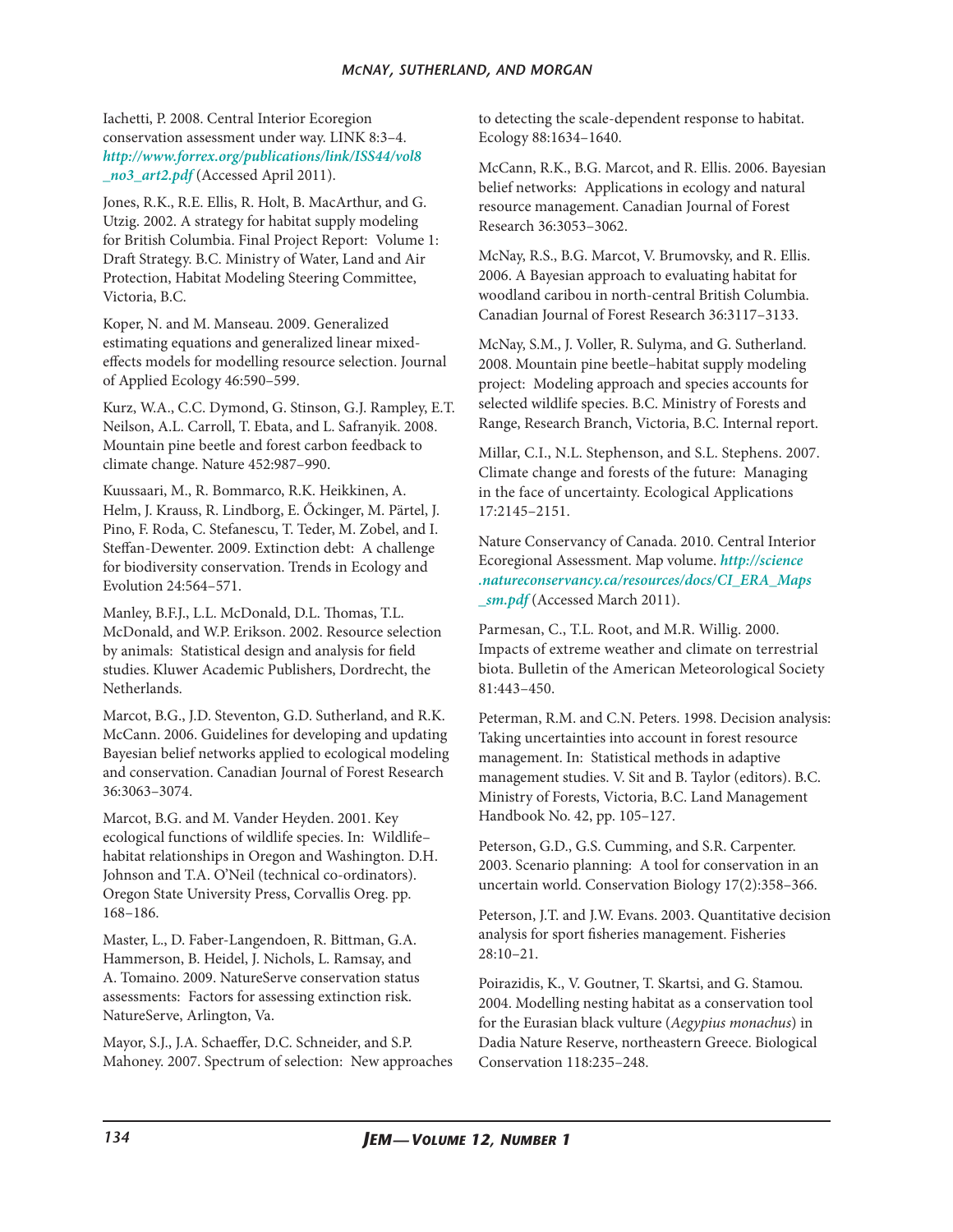#### *standardized occupancy maps for selected wildlife*

Pojar, J. 2010. A new climate for conservation: Nature, carbon, and climate change in British Columbia. Working Group on Biodiversity, Forests and Climate, Forest Ethics, Vancouver, B.C. *[http://www.forestethics](http://www.forestethics.org/new-climate-for-conservation-report) [.org/new-climate-for-conservation-report](http://www.forestethics.org/new-climate-for-conservation-report)* (Accessed April 2011).

Raffa K.F., B.H. Aukema, B.J. Bentz, A.L. Carroll, J.A. Hicke, M.G. Turner, and W.H. Romme. 2008. Cross-scale drivers of natural disturbances prone to anthropogenic amplification: The dynamics of bark beetle eruptions. Bioscience 58:501–517.

Reckhow, K. 1999. Water quality prediction and probability network models. Canadian Journal of Fisheries and Aquatic Sciences 56:1150–1158.

Rowland, M.M., M.J. Wisdom, D.H. Johnson, B.C. Wales, J.P. Copeland, and F.B. Edelmann. 2003. Evaluation of landscape models for wolverines in the interior northwest, United States of America. Journal of Mammalogy 84:92–105.

Stevenson, S.K. and D. Hatler. 1988. New directions in caribou management and research. In: Caribou research and management in British Columbia:

Proceedings of a workshop. R. Page (editor). B.C. Ministry of Forests, Victoria, B.C. Wildlife Habitat Report No. 27, pp. 171–200.

Verner, J., M.L. Morrrison, and C.J. Ralph. 1986. Wildlife 2000: Modeling habitat relationships of terrestrial vertebrates. University of Wisconsin Press, Madison, Wis.

Williams, S.E., L.P. Shoo, J.L. Isaac, A.A. Hoffmann, and G. Langham. 2008. Towards an integrated framework for assessing the vulnerability of species to climate change. Public Library of Science, Biology 6:e325. DOI:10.1371/ journal.pbio.0060325.

Whittaker, C. and A. Wiensczyk. 2007. Caribou response to mountain pine beetle management: An expert workshop in Prince George. FORREX, Prince George, B.C. Project report. *[http://www.forrex.org/publications/](http://www.forrex.org/publications/other/ProjectReports/Caribou_MPB_Summary.pdf) [other/ProjectReports/Caribou\\_MPB\\_Summary.pdf](http://www.forrex.org/publications/other/ProjectReports/Caribou_MPB_Summary.pdf)* (Accessed April 2011).

**article received: September 22, 2010 article accepted: April 13, 2011**

Production of this article was funded by Nature Conservancy of Canada and, in part, by the British Columbia Ministry of Forests, Lands and Natural Resource Operations.

#### $© 2011, Copyright in this article is the property of FORREX Forum for Research and Extension in Natural Resources Society.$

*issn 1488-4674. Articles or contributions in this publication may be reproduced in electronic or print form for use free of charge to the*  recipient in educational, training, and not-for-profit activities provided that their source and authorship are fully acknowledged. However, *reproduction, adaptation, translation, application to other forms or media, or any other use of these works, in whole or in part, for*  commercial use, resale, or redistribution, requires the written consent of FORREX Forum for Research and Extension in Natural Resources *Society and of all contributing copyright owners. This publication and the articles and contributions herein may not be made accessible to*  the public over the Internet without the written consent of FORREX. For consents, contact: Managing Editor, FORREX, Suite 400, *235 1st Avenue, Kamloops, BC V2C 3J4, or email [jem@forrex.org](mailto:jem%40forrex.org?subject=)*

*The information and opinions expressed in this publication are those of the respective authors and Forrex does not warrant their accuracy or reliability, and expressly disclaims any liability in relation thereto.*